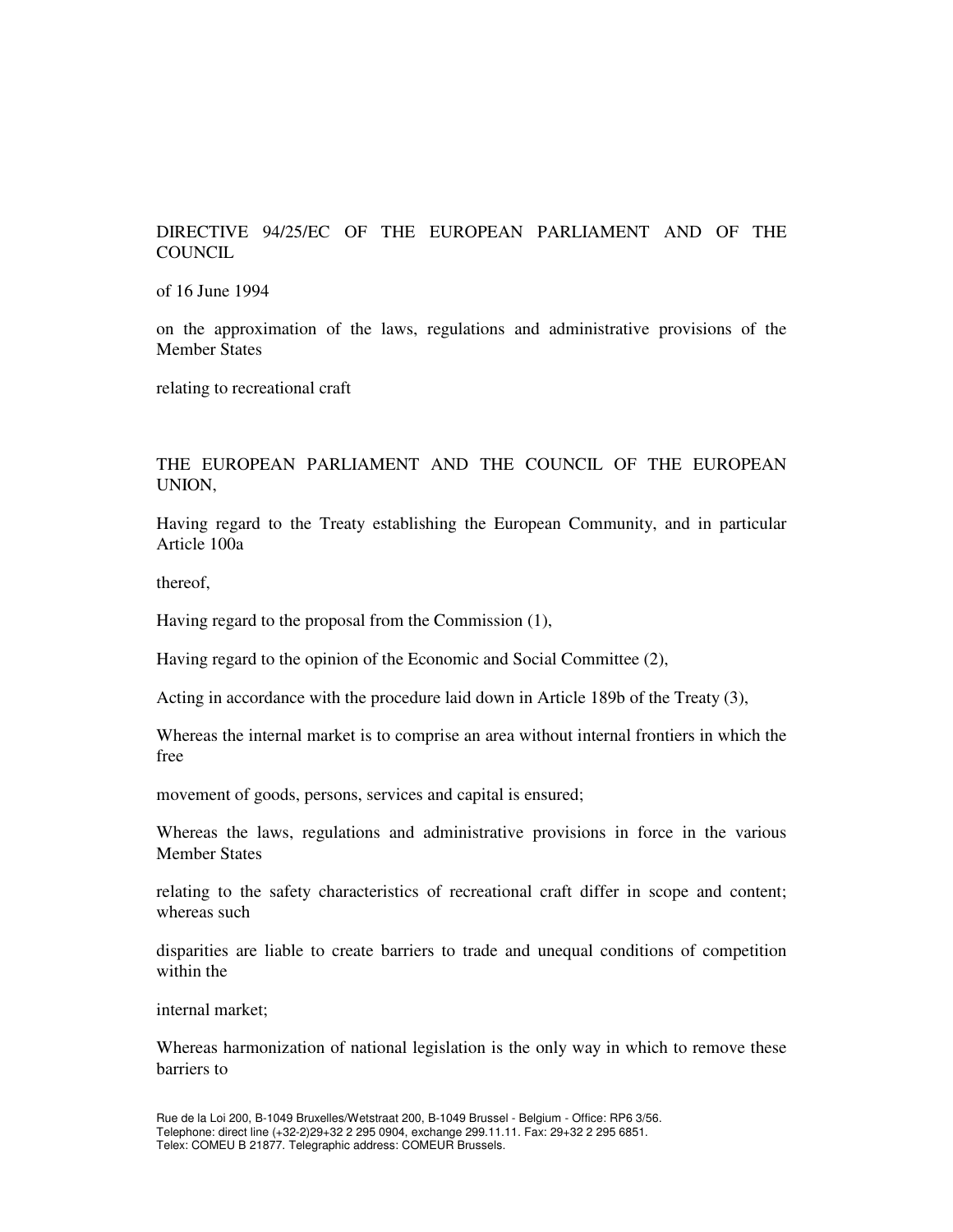free trade; whereas this objective cannot be satisfactorily achieved by the individual Member

States; whereas this Directive merely lays down the requirements vital to freedom of movement for

recreational craft;

Whereas this Directive should cover only recreational craft of a minimum length of 2,5 m and a

maximum length of 24 m, derived from the ISO standards;

Whereas the removal of technical barriers in the field of recreational craft and their components, to

the extent that they cannot be removed by mutual recognition of equivalence among all the Member

States, should follow the new approach set out in the Council resolution of 7 May 1985 (4) which

calls for the definition of essential requirements on safety and other aspects which are important for

the general well-being; whereas paragraph 3 of Article 100a provides that, in its proposals,

concerning health, safety, environmental protection and consumer protection, the Commission will

take as a base a high level of protection; whereas the essential requirements constitute the criteria

with which recreational craft, partly completed craft and their components when separate and

when installed must comply;

Whereas, therefore, this Directive sets out essential requirements only; whereas, in order to

facilitate the task of proving compliance with the essential requirements, harmonized European

standards are necessary for recreational craft and their components as referred to in Annex II;

whereas harmonized European standards are drawn up by private bodies and must retain their

non-mandatory status; whereas, for this purpose, the European Committee for Standardization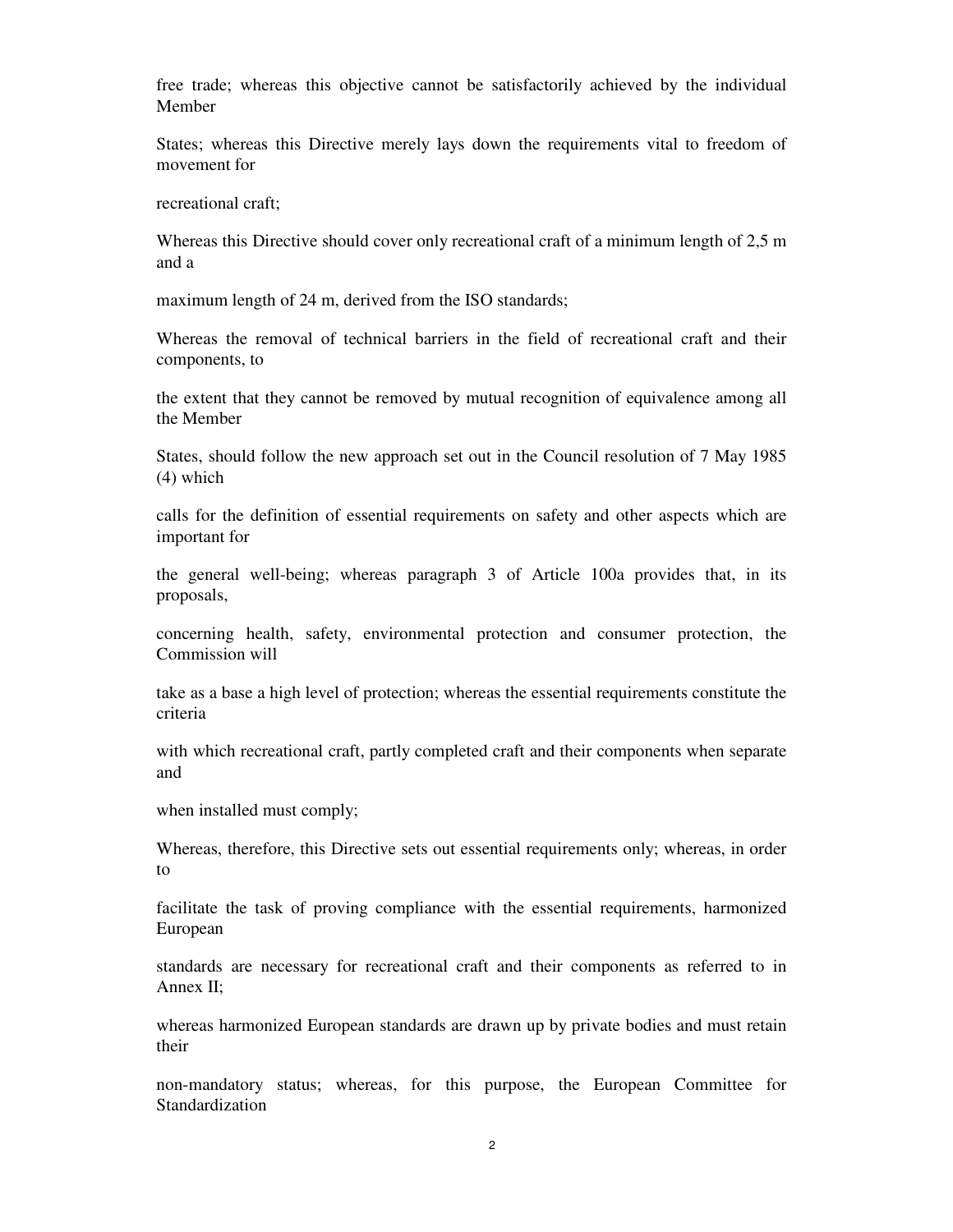(CEN) and the European Committee for Electrotechnical Standardization (Cenelec) are recognized

as the bodies competent to adopt harmonized standards which follow the general guidelines for

cooperation between the Commission and those two bodies, signed on 13 November 1984;

whereas, for the purposes of this Directive, a harmonized standard is a technical specification

(European Standard or harmonization document) adopted by one or other of those bodies, or by

both, at the prompting of the Commission pursuant to Council Directive 83/189/EEC of 28 March

1983 laying down a procedure for the provision of information in the field of technical standards

and regulations (5) and pursuant to the general guidelines referred to above;

Whereas, in view of the nature of the risks involved in the use of recreational craft and their

components, it is necessary to establish procedures applying to the assessment of compliance with

the essential requirements of the Directive; whereas these procedures must be devised in the light

of the level of risk which may be inherent in recreational craft and their components; whereas,

therefore, each category of conformity must be supplemented by an appropriate procedure or a

choice between several equivalent procedures; whereas the procedures adopted comply with

Council Decision 93/465/EEC of 22 July 1993 concerning the modules for the various phases of

the conformity assessment procedures and the rules for the affixing and use of the CE conformity

marking which are intended to be used in the technical harmonization Directives (1);

Whereas the Council has provided for the affixing of the CE marking by either the manufacturer or

his authorized representative within the Community; whereas that mark means that the recreational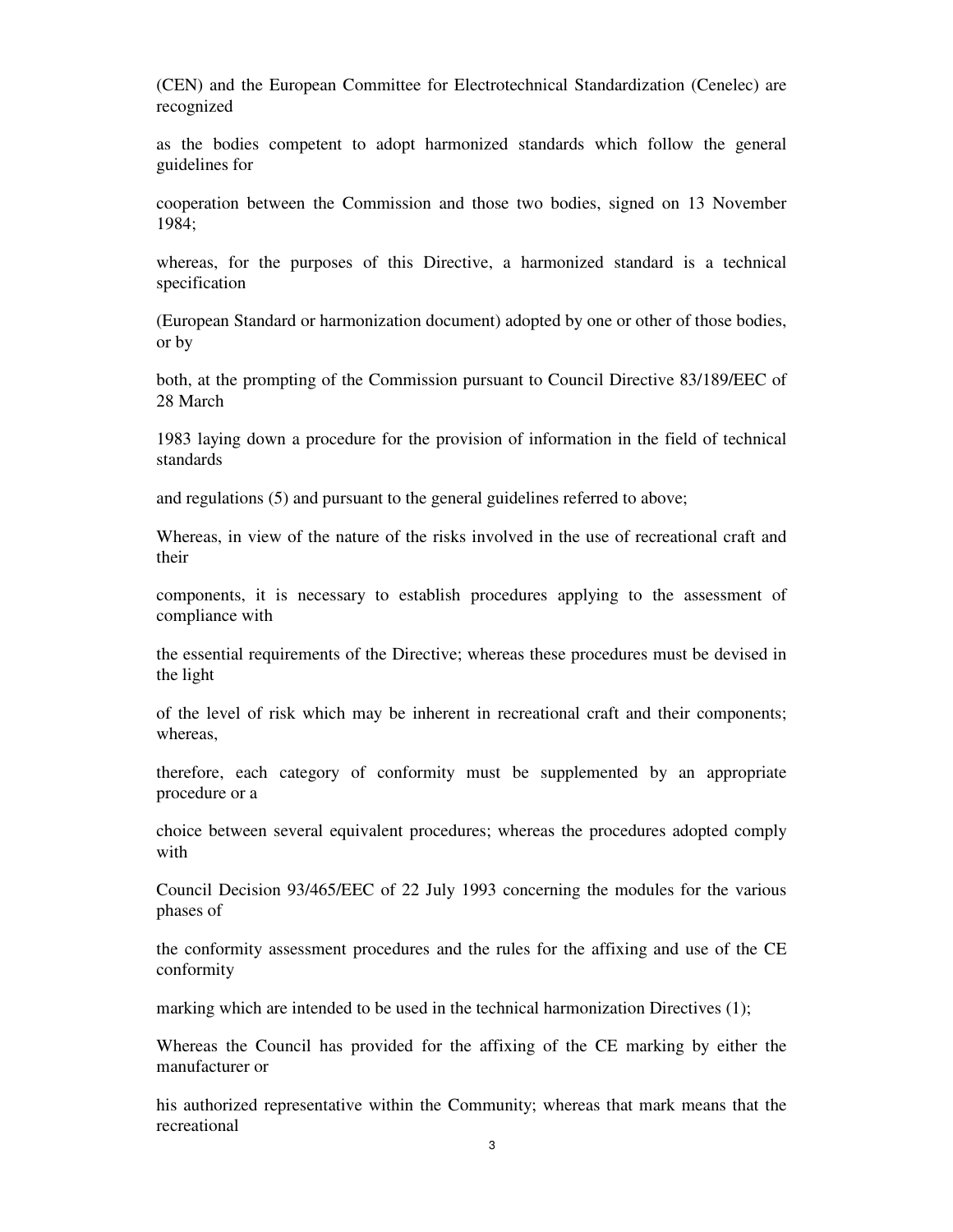craft and components comply with all the essential requirements and assessment procedures

provided for by the Community law applying to the product;

Whereas it is appropriate that the Member States, as provided for by Article 100a (5) of the

Treaty, may take provisional measures to limit or prohibit the placing on the market and the use of

recreational craft or constituent products thereof in cases where they present a particular risk to the

safety of persons and, where appropriate, domestic animals or property, provided that the

measures are subject to a Community control procedure;

Whereas the recipients of any decision taken as part of this Directive must be aware of the reasons

behind that decision and the means of appeal open to them;

Whereas it is necessary to provide for a transitional arrangement enabling recreational craft and

their components manufactured in compliance with the national regulations in force at the date of

adoption of this Directive to be marketed and placed in service;

Whereas this Directive does not contain any provisions directed towards limiting the use of the

recreational craft after it has been put into service;

Whereas the construction of recreational craft may have an impact on the environment to the extent

that the craft may discharge polluting substances; whereas it is therefore necessary to include

provisions on the protection of the environment in the Directive, in so far as those provisions

concern the construction of recreational craft from the point of view of its direct impact on the

environment;

Whereas the provisions of this Directive should not affect Member States' entitlement to lay down,

in accordance with the Treaty, such requirements as they may deem necessary concerning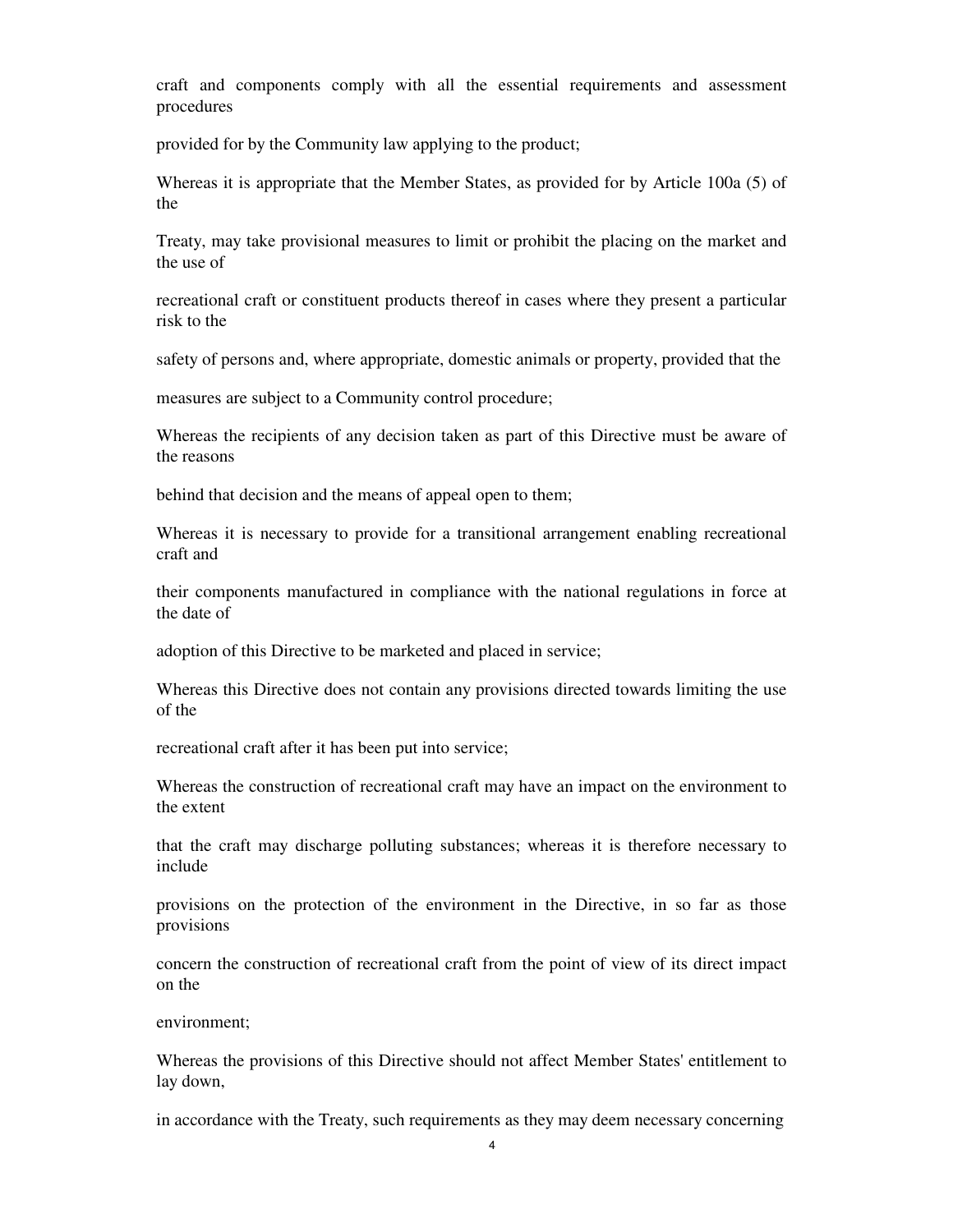navigation on certain waters for the purpose of protection of the environment, the fabric of

waterways and ensuring safety on waterways, provided that this does not mean that the

recreational craft is modified in a way not specified in this Directive,

### HAVE ADOPTED THIS DIRECTIVE:

#### CHAPTER I

Article 1

1. This Directive shall apply to recreational craft, partly completed boats components referredto Annex II when separate and when installed.

2. 'Recreational craft' shall mean any boat of any type, regardless of the means of propulsion, from 2,5 to 24 m hull length, measured according to the appropriate harmonized standards intended for sports and leisure purposes. The fact that the same boat could be used for charter or for recreational boating training shall not prevent it being covered by this Directive when it is placed on the market for recreational purposes. 3. The following shall be excluded from the scope of this Directive:

(a) craft intended solely for racing, including rowing racing boats and training rowing boats labelled as such by the manufacturer;

(b) canoes and kayaks, gondolas and pedalos;

(c) sailing surfboards;

(d) powered surfboards, personal watercraft and other similar powered craft;

(e) original, and individual replicas of, historical craft designed before 1950, built

predominantly with the original materials and labelled as such by the manufacturer;

(f) experimental craft, provided that they are not subsequently placed on the Community market;

(g) craft built for own use, provided that they are not subsequently placed on the Community market during a period of five years;

(h) craft specifically intended to be crewed and to carry passengers for commercial purposes, without prejudice to paragraph 2, in particular those defined in Directive 82/716/EEC of 4 October 1982 laying down technical requirements for inland waterway vessels (2), regardless of the number of passengers;

(i) submersibles;

(j) air cushion vehicles;

(k) hydrofoils.

Article 2

Placing on the market and putting into service

1. Member States shall take all necessary measures to ensure that the products referred to in Article 1 (1) may be placed on the market and put into service for use in accordance with their intended purpose only if they do not endanger the safety and health of persons, property or the environment when correctly constructed and maintained.

2. The provisions of this Directive shall not prevent Member States from adopting, in compliance with the Treaty, provisions concerning navigation on certain waters for the purpose of protection of the environment, the fabric of waterways, and ensuring safety of waterways, providing that this does not require modification to craft conforming to this Directive.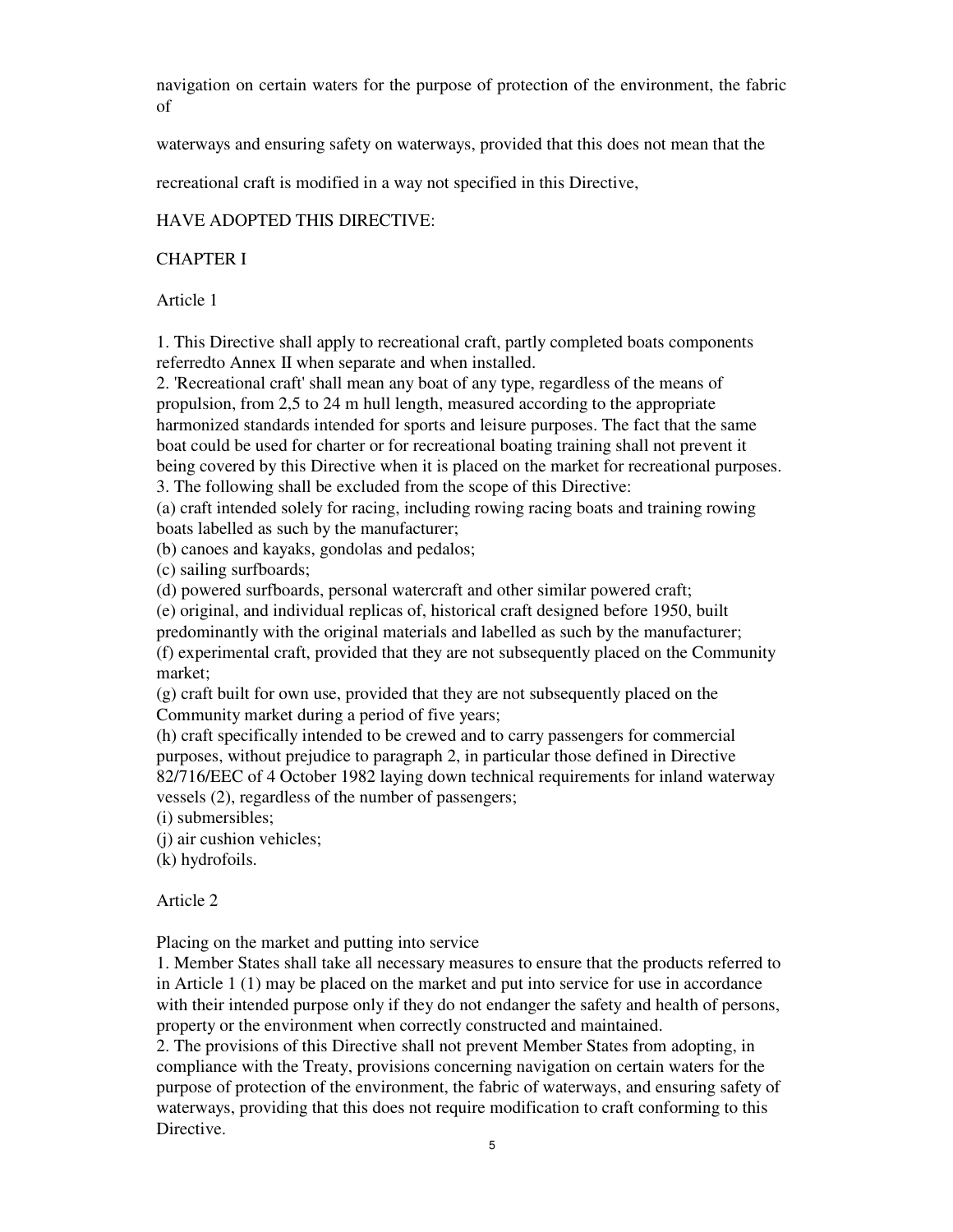## Article 3

### Essential requirements

The products referred to in Article 1 (1) shall meet the essential safety, health, environmental protection and consumer protection requirements set out in Annex I.

### Article 4

### Free movement of the products referred to in Article 1 (1)

1. Member States shall not prohibit, restrict or impede the placing on the market and putting into service in their territory of the products referred to in Article 1 (1) bearing the CE marking referred to in Annex IV, which indicates their conformity with all provisions of this Directive, including the conformity procedures set out in Chapter II. 2. Member States shall not prohibit, restrict or impede the placing on the market of partly-completed boats where the builder or his authorized representative established in the Community or the person responsible for the placing on the market declares, in accordance with Annex IIIA, that they are intended to be completed by others. 3. Member States shall not prohibit, restrict or impede the placing on the market and putting into service of components referred to in Annex II and bearing the CE marking referred to in Annex IV which indicates their conformity with the relevant essential requirements where these components are intended to be incorporated into recreational craft, in accordance with the declaration, referred to in Annex IIIB, of the manufacturer, his authorized representative established in the Community or, in the case of imports from a third country, of any person who places those components on the Community market.

4. At trade fairs, exhibitions, demonstrations, etc., Member States shall not create any obstacles to the showing of the products referred to in Article 1 (1) which do not comply with this Directive, provided that a visible sign clearly indicates that such products may not be marketed or put into service until they have been made to comply.

5. Where the products referred to in Article 1 (1) are subject to other Directives concerning other aspects and which also provide for the affixing of the CE marking, the latter shall indicate that such products also fulfil the provisions of those other Directives. However, should one or more of those Directives allow the manufacturer, during a transitional period, to choose which arrangements to ;apply, the CE marking shall indicate that the product fulfils the provisions only of those Directives applied by the manufacturer. In this case, the particulars of those Directives, as published in the Official Journal of the European Communities, must be given in the documents, notices or instructions required by those Directives and accompanying such products.

#### Article 5

Member States shall presume compliance with the essential requirements referred to in Article 3 of products referred to in Article 1 (1) which meet the relevant national standards adopted pursuant to the harmonized standards the references of which have been published in the Official Journal of the European Communities; Member States shall publish the references of such national standards.

#### Article 6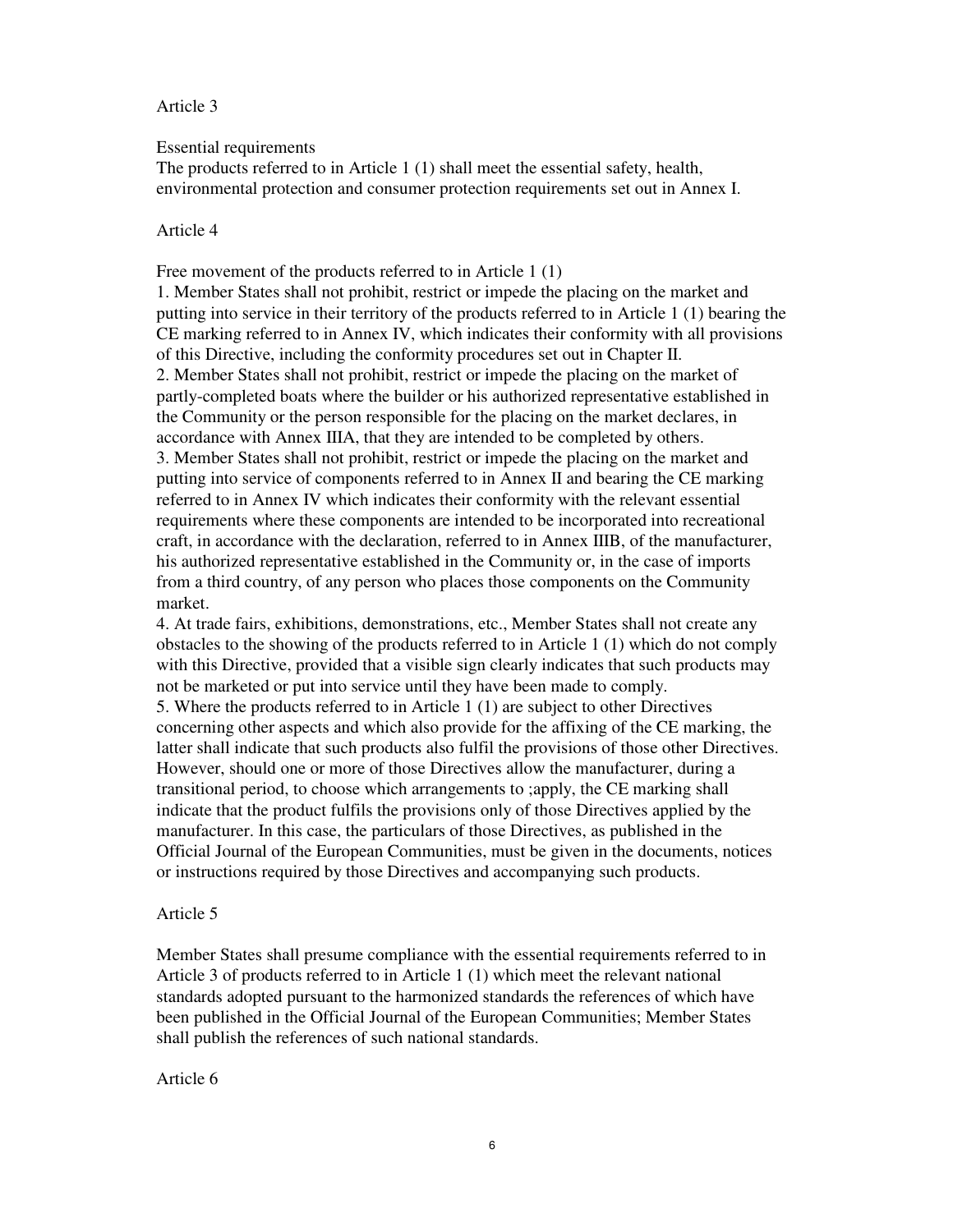1. Where a Member State or the Commission is of the opinion that the harmonized standards referred to in Article 5 do not fully meet the essential requirements referred to in Article 3, the Commission or the Member State shall notify the committee set up under Directive 83/189/CEE, setting out its reasons. The committee shall deliver an urgent opinion.

In the light of the opinion of the committee, the Commission shall inform Member States if the standards concerned should be withdrawn from the publications referred to in Article 5.

2. The Commission may adopt any appropriate measure with a view to ensuring that this Directive is applied practically in a uniform manner in pursuance of paragraph 3. 3. The Commission shall be assisted by a Standing Committee composed of representatives appointed by the Member States and chaired by a representative from the Commission. The Standing Committee shall draw up its own rules of procedure. The representative of the Commission shall submit to the Committee a draft of the measures to be taken. The Committee shall deliver its opinion on the draft within a time limit which the chairman may lay down according to the urgency of the matter, if necessary by taking a vote.

The opinion shall be recorded in the minutes; in addition, each Member State shall have the right to ask to have its position recorded in the minutes. The Commission shall take the utmost account of the opinion delivered by the Committee. It shall

inform the Committee of the manner in which its opinion has been taken into account. 4. The Standing Committee may, in addition, examine any question concerning the application of this Directive and raised by its chairman, either at the chairman's initiative or at the request of a Member State.

#### Article 7

#### Safeguard clause

1. Where a Member State ascertains that recreational craft referred to in Annex II and bearing the CE marking referred to in Annex IV when correctly constructed, installed, maintained and used in accordance with their intended purpose may endanger the safety and health of persons, property or the environment, it shall take all appropriate interim measures to withdraw them from the market or prohibit or restrict their being placed on the market or put into service.

The Member State shall immediately inform the Commission of any such measure, indicating the reasons for its decision, in particular where non-conformity is the result of: (a) failure to comply with the essential requirements referred to in Article 3;

(b) incorrect application of the standards referred to in Article 5, in so far as it is claimed that those standards have been applied;

(c) shortcomings in the standards referred to in Article 5 themselves.

2. The Commission shall enter into consultation with the parties concerned as soon as possible. Where, after such consultation, the Commission finds that: - the measures are justified, it shall immediately so inform the Member State which took the initiative and the other Member States; where the decision referred to in paragraph 1 is attributed to shortcomings in the standards, the Commission shall, after consulting the parties concerned, bring the matter before the Committee referred to in Article 6 (1) within two months, if the Member State which has taken the decision intends to maintain it, and shall initiate the procedure referred to in Article 6 (1), - the measures are unjustified, it shall immediately so inform the Member State which took the initiative and the manufacturer or his authorized representative established in the Community.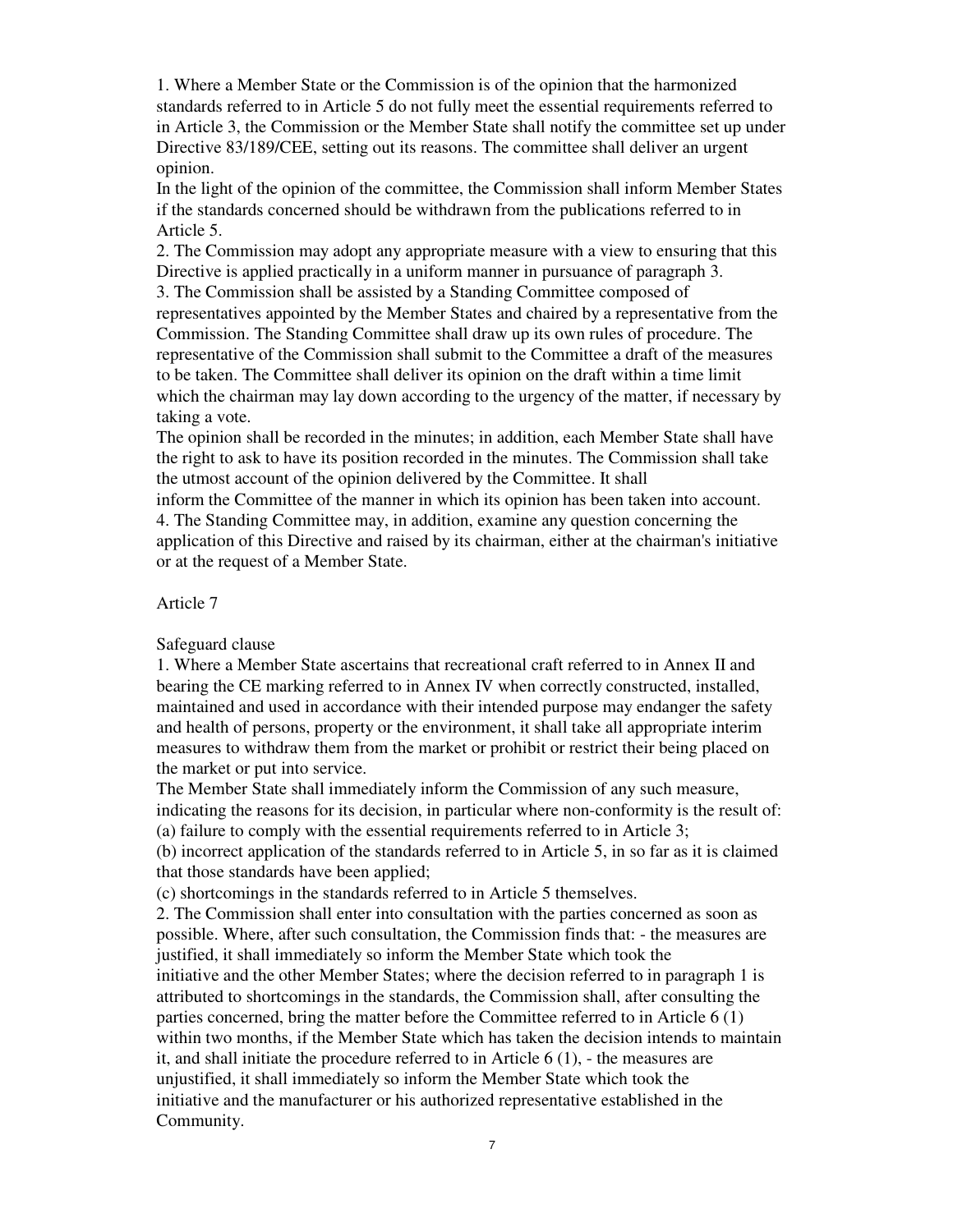3. Where a non-complying component referred to in Annex II or craft bears the CE marking, the appropriate measures shall be taken by the Member State which has authority over whomsoever affixed the marking; that Member State shall inform the Commission and the other Member States thereof.

4. The Commission shall ensure that the Member States are kept informed of the progress and outcome of this procedure.

CHAPTER II Conformity assessment

Article 8

Before producing and placing on the market referred to in Article 1 (1), the manufacturer or his authorized representative established in the Community shall apply the following procedures for boat design categories A, B, C and D as referred to in Section 1 of Annex I.

1. For categories A and B:

- for boats of less than 12 m hull length: the internal production control plus tests (module Aa) referred to in Annex VI,

- for boats from 12 m to 24 m hull length: the EC type-examination (module B) referred to in Annex VII supplemented by module C (type conformity) referred to in Annex VIII, or any of the following modules:  $B + D$ , or  $B + F$ , or G or H.

2. For category C:

(a) for boats from 2,5 m to 12 m hull length:

- where the harmonized standards relating to sections 3.2 and 3.3 of Annex I are complied with: the internal production control (module A), referred to in Annex V, - where the harmonized standards relating Sections 3.2 and 3.3 of Annex I are not complied with: the internal production control plus tests (module Aa) referred to in Annex VI.

(b) for boats from 12 m to 24 m hull length: the EC type-examination (module B) referred to in Annex VII followed by module C (type conformity) referred to in Annex VIII, or any of the following modules:  $B + D$ , or  $B + F$ , or  $G$  or  $H$ .

3. For category D:

For boats from 2,5 m to 24 m hull length: the internal production control (module A) referred to in Annex V.

4. For components referred to in Annex II: any of the following modules:  $B + C$ , or  $B + C$ D, or  $B + F$ , or G or H.

Article 9

## Notified bodies

1. Member States shall notify the Commission and other Member States of the bodies which they have appointed to carry out the tasks pertaining to the conformity assessment procedures referred to in Article 8, together with the specific tasks which these bodies have been appointed to carry out and the identification numbers assigned to them beforehand by the Commission.

The Commission shall publish a list of the notified bodies, together with the identification numbers it has allocated to them and the tasks for which they have been notified, in the Official Journal of the European Communities. It shall ensure that the list is kept up to date.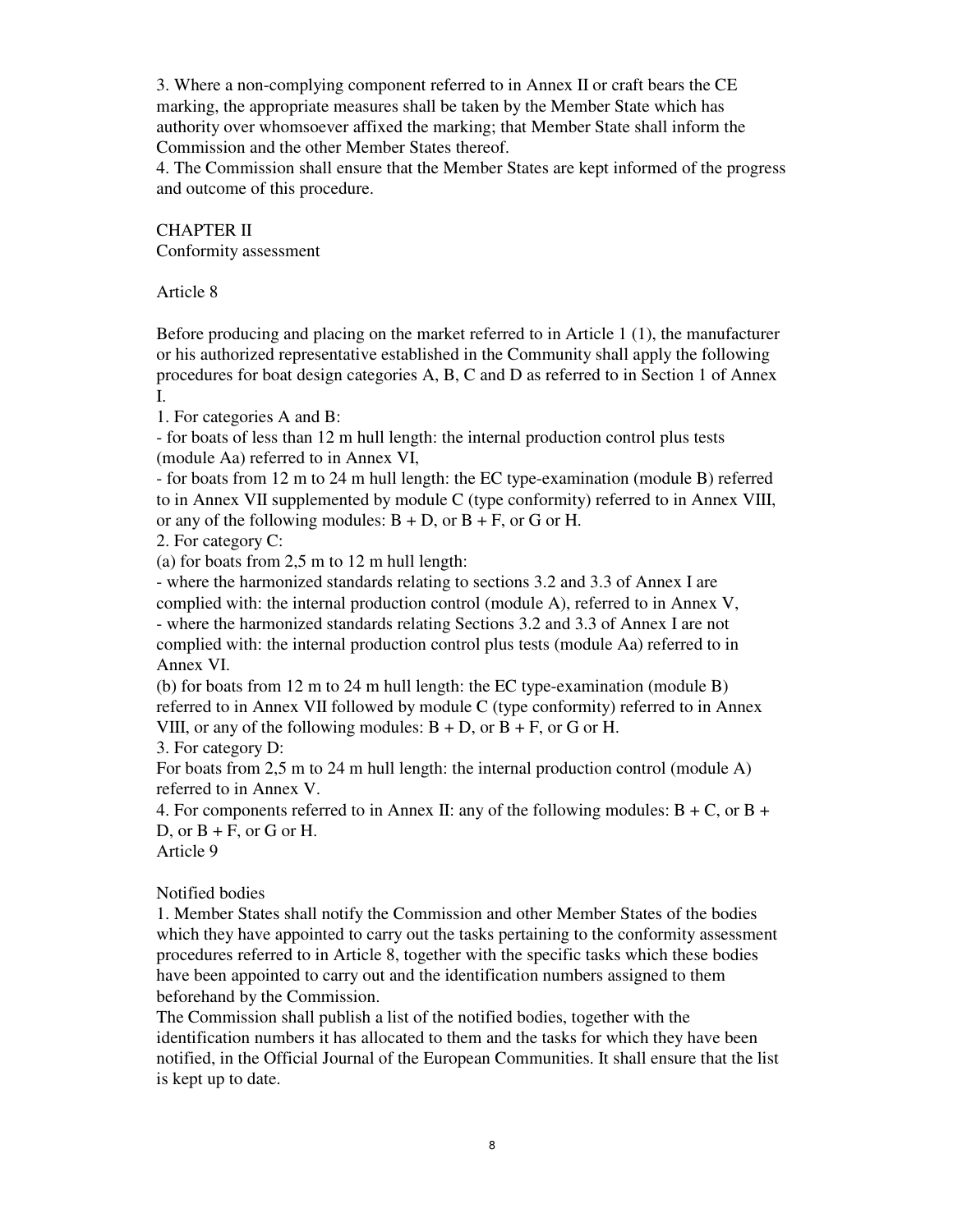2. Member States shall apply the criteria laid down in Annex XIV in assessing the bodies to be indicated in such notification. Bodies meeting the assessment criteria laid down in the relevant harmonized standards shall be presumed to fulfil those criteria.

3. A Member State shall withdraw its approval from such a body if it is established that the latter no longer satisfies the criteria referred to in Annex XIV. It shall inform the Commission and the other Member States of its action forthwith.

CHAPTER III CE Marking

Article 10

1. Recreational craft components as referred to in Annex II which are regarded as meeting the essential requirements referred to in Article 3 must bear the CE marking of conformity when they are placed on the market.

2. The CE marking of conformity, as shown in Annex IV, must appear in a visible, legible and indelible form on the recreational craft as in point 2.2 of Annex I on components as referred to in Annex II and/or on their packaging

The CE marking shall be accompanied by the identification number of the notified body responsible for implementation of the procedures set out in Annexes VI, IX, X, XI and XII.

3. The affixing of markings or inscriptions on the craft which are likely to mislead third parties with regard to the meaning or the form of the CE marking shall be prohibited. Any other markings may be affixed to the recreational craft components as referred to in Annex II and/or on their packaging provided that the visibility and legibility of the CE marking is not thereby reduced.

4. Without prejudice to Article 7:

(a) where a Member State establishes that the CE marking has been affixed wrongly, the manufacturer or his authorized representative established in the Community shall be obliged to end the infringement under conditions laid down by the Member State; (b) where non-compliance continues, the Member State shall take all appropriate measures to restrict or prohibit the placing on the market of the product in question or to ensure that it is withdrawn from the market, in accordance with the procedure laid down in Article 7.

CHAPTER IV Final provisions

Article 11

Detailed grounds shall be given for any decision taken pursuant to this Directive leading to a restriction on the marketing and putting into service of products referred to in Article 1 (1). The party concerned shall be informed of the decision as soon as possible together with the means of redress available under the laws in force in the Member State concerned and the periods within which appeals must be lodged.

Article 12

The Commission shall take the necessary measures to ensure that data affecting all pertinent decisions concerning the management of this Directive are made available.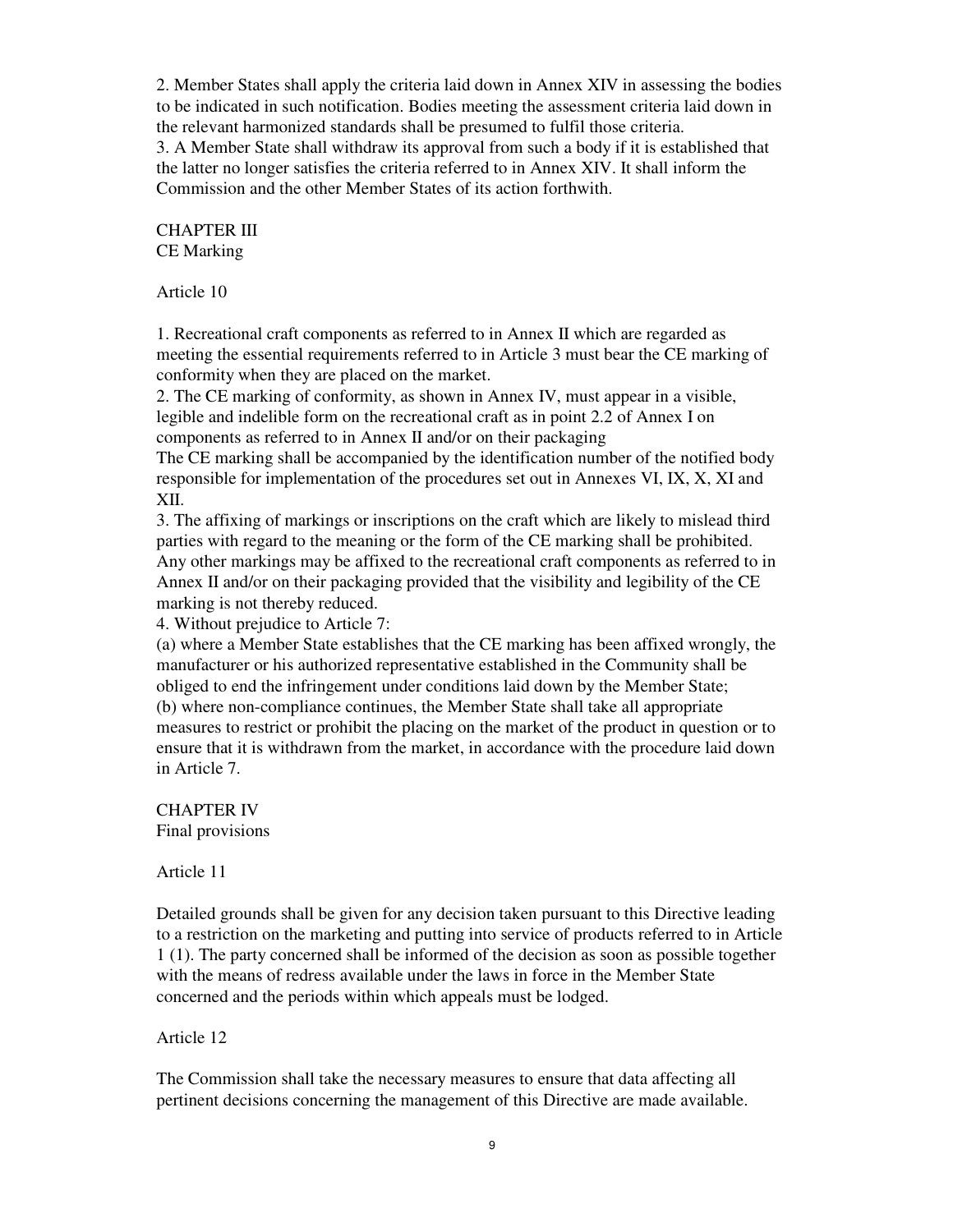## Article 13

1. Member States shall adopt and publish the laws, regulations and administrative provisions necessary to comply with this Directive not later than 15 December 1995. They shall immediately inform the Commission thereof.

Member States shall apply these provisions from 16 June 1996.

The Standing Committee referred to in Article 6 (3) may assume its tasks from the date of the entry into force of this Directive. Member States may take the measures referred to in Article 9 of such date.

When Member States adopt the provisions referred to in the first subparagraph, these shall contain a reference to this Directive or shall be accompanied by such a reference at the time of their official publication. The procedure for such reference shall be adopted by Member States.

2. Member States shall communicate to the Commission the text of the provisions of national law which they adopt in the field governed by this Directive.

3. Member States shall accept the placing on the market and putting into service of products referred to in Article 1 (1) which comply with the rules in force in their territory on the 16 June 1994 during a period of four years from that date.

Article 14

This Directive shall enter into force on the day of its publication in the Official Journal of the European Communities.

Article 15

This Directive is addressed to the Member States.

Done at Brussels, 16 June 1994. For the European Parliament The President E. KLEPSCH For the Council The President Y. PAPANTONIOU

(1) OJ No C 123, 15. 5. 1992, p. 7. (2) OJ No C 313, 30. 11. 1992, p. 38. (3) Opinion of the European Parliament of 16 November 1992 (OJ No C 337, 21. 12. 1992, p. 17); Council common position of 16 December 1993 (OJ No C 137, 19. 5. 1994, p. 1); Decision of the European Parliament of 9 March 1994 (OJ No C 91, 28. 3. 1994). (4) OJ No C 136, 4. 6. 1985, p. 1. (5) OJ No L 109, 26. 4. 1983, p. 8. Directive as last amended by Directive 88/182/EEC (OJ No L 81, 26. 3. 1988, p. 75). (1) OJ No L 220, 30. 8. 1993, p. 23. (2) OJ No L 301, 28. 10. 1982, p. 1.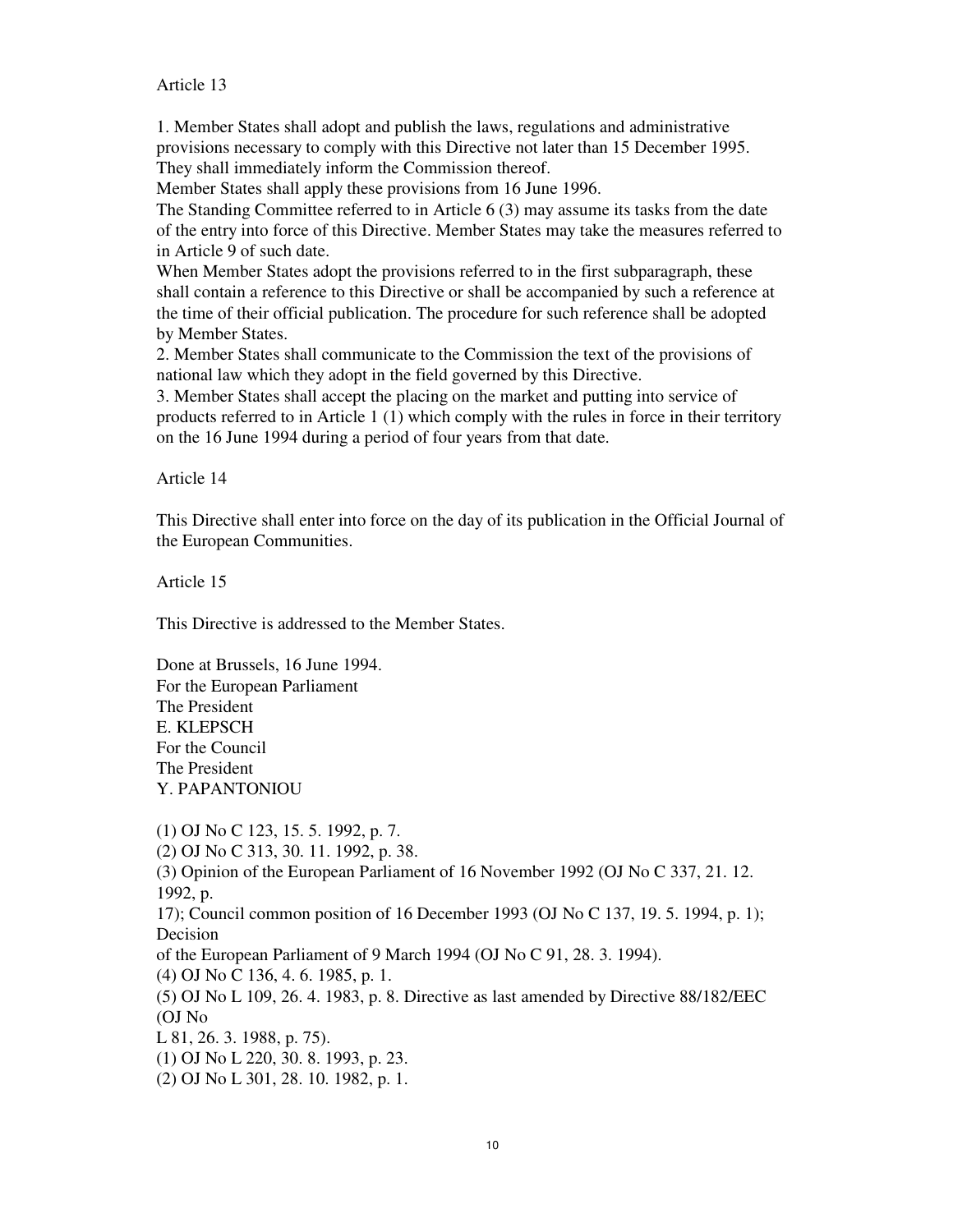# ANNEX I

## ESSENTIAL SAFETY REQUIREMENTS FOR THE DESIGN AND CONSTRUCTION OF

RECREATIONAL CRAFT 1. BOAT DESIGN CATEGORIES >TABLE POSITION>

## Definitions:

A. OCEAN: Designed for extended voyages where conditions may exceed wind force 8 (Beaufort

scale) scale) and significant wave heights of 4 m and above, and vessels largely selfsufficient.

B. OFFSHORE: Designed for offshore voyages where conditions up to, and including, wind force 8 and significant wave heights up to, and including, 4 m may be experienced. C. INSHORE: Designed for voyages in coastal waters, large bays, estuaries, lakes and rivers where conditions up to, and including, wind force 6 and significant wave heights up to, and including, 2 m may be experienced.

D. SHELTERED WATERS: Designed for voyages on small lakes, rivers, and canals where conditions up to, and including, wind force 4 and significant wave heights up to, and including, 0,5 m may be experienced.

Boats in each Category must be designed and constructed to withstand these parameters in respect of stability, buoyancy, and other relevant essential requirements listed in Annex I, and to have good handling characteristics.

### 2. GENERAL REQUIREMENTS

Recreational craft and components as referred to in Annex II shall comply with the essential requirements in so far as they apply to them.

2.1. Hull identification

Each craft shall be marked with a hull identification number including the following information:

- manufacturer's code,
- country of manufacture,
- unique serial number,
- year of production,

- model year.

The relevant harmonized standard gives details of these requirements.

2.2. Builder's plate

Each craft shall carry a permanently affixed plate mounted separately from the boat hull identification number, containing the following information:

- manufacturer's name,
- CE marking (see Annex IV),
- boat design category according to section 1,
- manufacturer's maximum recommended load according to section 3.6,

- number of persons recommended by the manufacturer for which the boat was designed to carry when under way.

2.3. Protection from falling overboard and means of reboarding

Depending on the design category, craft shall be designed to minimize the risks of falling overboard and to facilitate reboarding.

2.4. Visibility from the main steering position

For motor boats, the main steering position shall give the operator, under normal conditions of use (speed and load), good all-round visibility.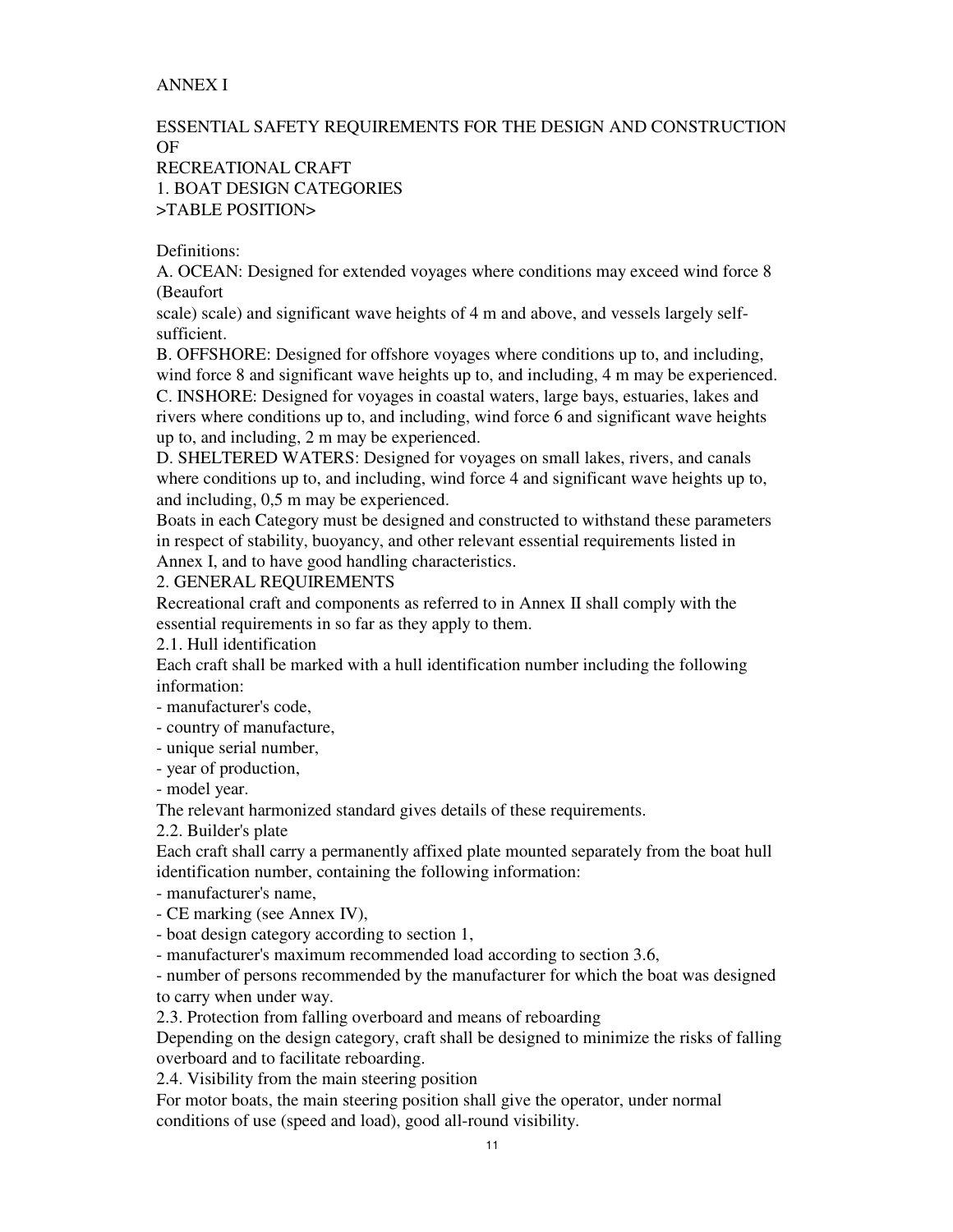# 2.5. Owner's manual

Each craft shall be provided with an owner's manual in the official Community language or languages which may be determined by the Member State in which it is marketed in accordance with the Treaty. This manual should draw particular attention to risks of fire and flooding and shall contain the information listed in sections 2.2, 3.6 and 4 as well as the unladen weight of the craft in kilograms.

# 3. INTEGRITY AND STRUCTURAL REQUIREMENTS

# 3.1. Structure

The choice and combination of materials and its construction shall ensure that the craft is strong enough in all respects. Special attention shall be paid to the design category according to section 1, and the manufacturer's maximum recommended load in accordance with section 3.6.

3.2. Stability and freeboard

The craft shall have sufficient stability and freeboard considering its design category according to section 1 and the manufacturer's maximum recommended load according to section 3.6.

3.3. Buoyancy and flotation

The craft shall be constructed to ensure that it has buoyancy characteristics appropriate to its design category according to section 1.1, and the manufacturer's maximum recommended load according to section 3.6. All habitable multihull craft shall be so designed as to have sufficient buoyancy to remain afloat in the inverted position. Boats of less than six metres in length that are susceptible to swamping when used in their design category shall be provided with appropriate means of flotation in the swamped condition.

3.4. Openings in hull, deck and superstructure

Openings in hull, deck(s) and superstructure shall not impair the structural integrity of the craft or its weathertight integrity when closed.

Windows, portlights, doors and hatchcovers shall withstand the water pressure likely to be encountered in their specific position, as well as pointloads applied by the weight of persons moving on deck.

Through hull fittings designed to allow water passage into the hull or out of the hull, below the waterline corresponding to the manufacturer's maximum recommended load according to section 3.6, shall be fitted with shutoff means which shall be readily accessible.

3.5. Flooding

All craft shall be designed so as to minimize the risk of sinking.

Particular attention should be paid where appropriate to:

- cockpits and wells, which should be self-draining or have other means of keeping water out of the boat interior,

- ventilation fittings,

- removal of water by pumps or other means.

3.6. Manufacturer's maximum recommended load

The manufacturer's maximum recommended load (fuel, water, provisions, miscellaneous equipment and people (in kilograms)) for which the boat was designed, as marked on the builder's plate, shall be determined according to the design category (section 1), stability and freeboard (section 3.2) and buoyancy and flotation (section 3.3).

3.7. Liferaft stowage

All craft of categories A and B, and craft of categories C and D longer than six metres shall be provided with one or more stowage points for a liferaft (liferafts) large enough to hold the number of persons the boat was designed to carry as recommended by the manufacturer. This (these) stowage point(s) shall be readily accessible at all times.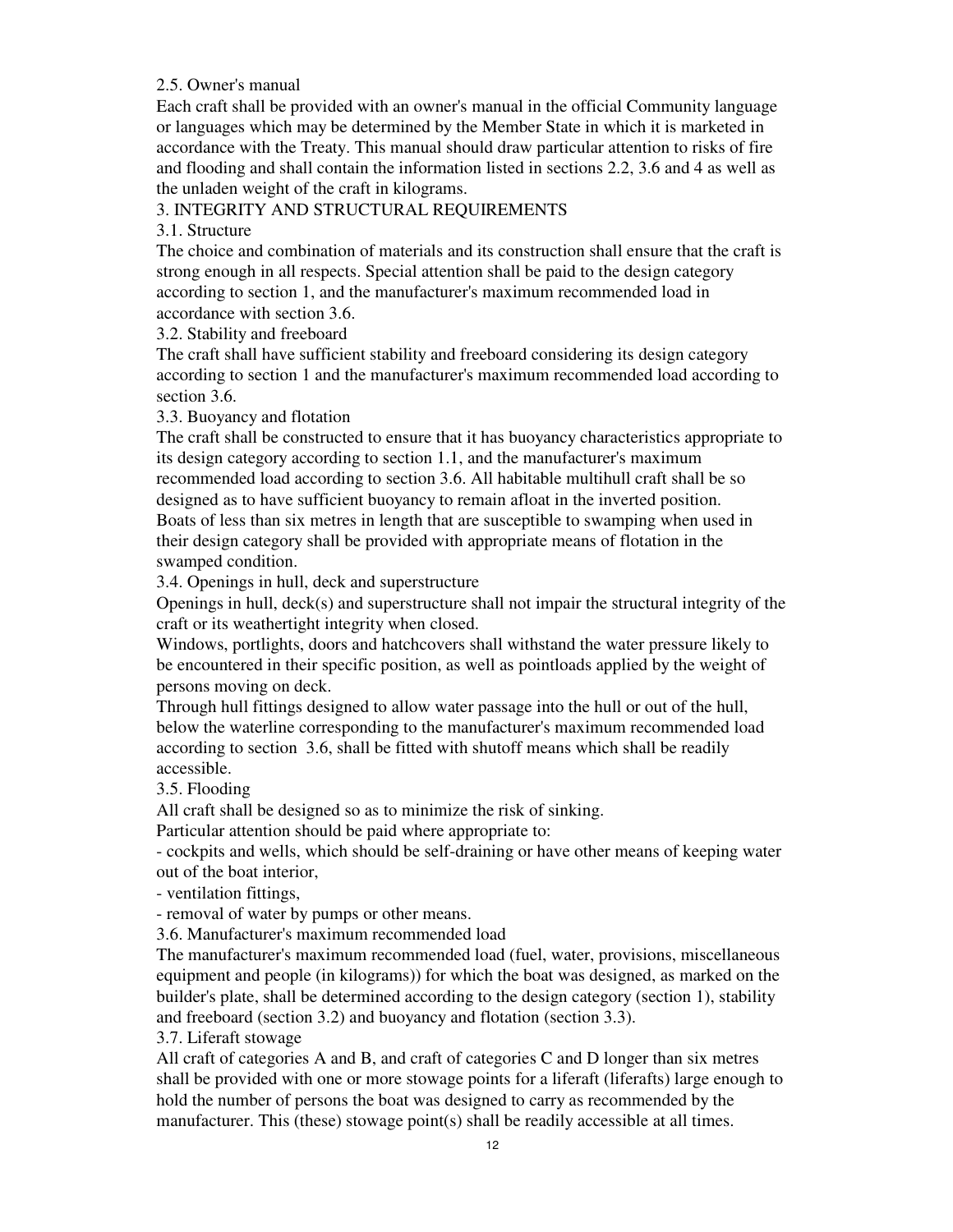3.8. Escape

All habitable multihull craft over 12 metres long shall be provided with viable means of escape in the event of inversion.

All habitable craft shall be provided with viable means of escape in the event of fire.

3.9. Anchoring, mooring and towing

All craft, taking into account their design category and their characteristics shall be fitted with one or more strong points or other means capable of safely accepting anchoring, mooring and towing loads.

4. HANDLING CHARACTERISTICS

The manufacturer shall ensure that the handling characteristics of the craft are satisfactory with the most powerful engine for which the boat is designed and constructed. For all recreational marineengines, the maximum rated engine power shall be declared in the owner's manual in accordance with the harmonized standard.

5. INSTALLATION REQUIREMENTS

5.1. Engines and engine spaces

5.1.1. Inboard engine

All inboard mounted engines shall be placed within an enclosure separated from living quarters andinstalled so as to minimize the risk of fires or spread of fires as well as hazards from toxic fumes, heat, noise or vibrations in the living quarters.

Engine parts and accessories that require frequent inspection and/or servicing shall be readily accessible.

The insulating materials inside engine spaces shall be non-combustible.

5.1.2. Ventilation

The engine compartment shall be ventilated. The dangerous ingress of water into the engine compartment through all inlets must be prevented.

5.1.3. Exposed parts

Unless the engine is protected by a cover or its own enclosure, exposed moving or hot parts of the engine that could cause personal injury shall be effectively shielded.

5.1.4. Outboard engines starting All boats with outboard engines shall have a device to prevent starting the engine in gear, except:

(a) when the engine produces less than 500 newtons (N) of static thrust;

(b) when the engine has a throttle limiting device to limit thrust to 500 N at the time of starting the engine.

5.2. Fuel system

5.2.1. General

The filling, storage, venting and fuel-supply arrangements and installations shall be designed and installed so as to minimize the risk of fire and explosion.

5.2.2. Fuel tanks

Fuel tanks, lines and hoses shall be secured and separated or protected from any source ofsignificant heat. The material the tanks are made of and their method of construction shall be according to their capacity and the type of fuel. All tank spaces shall be ventilated.

Liquid fuel with a flash point below 55  $\degree$ C shall be kept in tanks which do not form part of the hull and are:

(a) insulated from the engine compartment and from all other source of ignition;

(b) separated from living quarters.

Liquid fuel with a flash point equal to or above  $55^{\circ}$ C may be kept in tanks that are integral with the hull.

5.3. Electrical system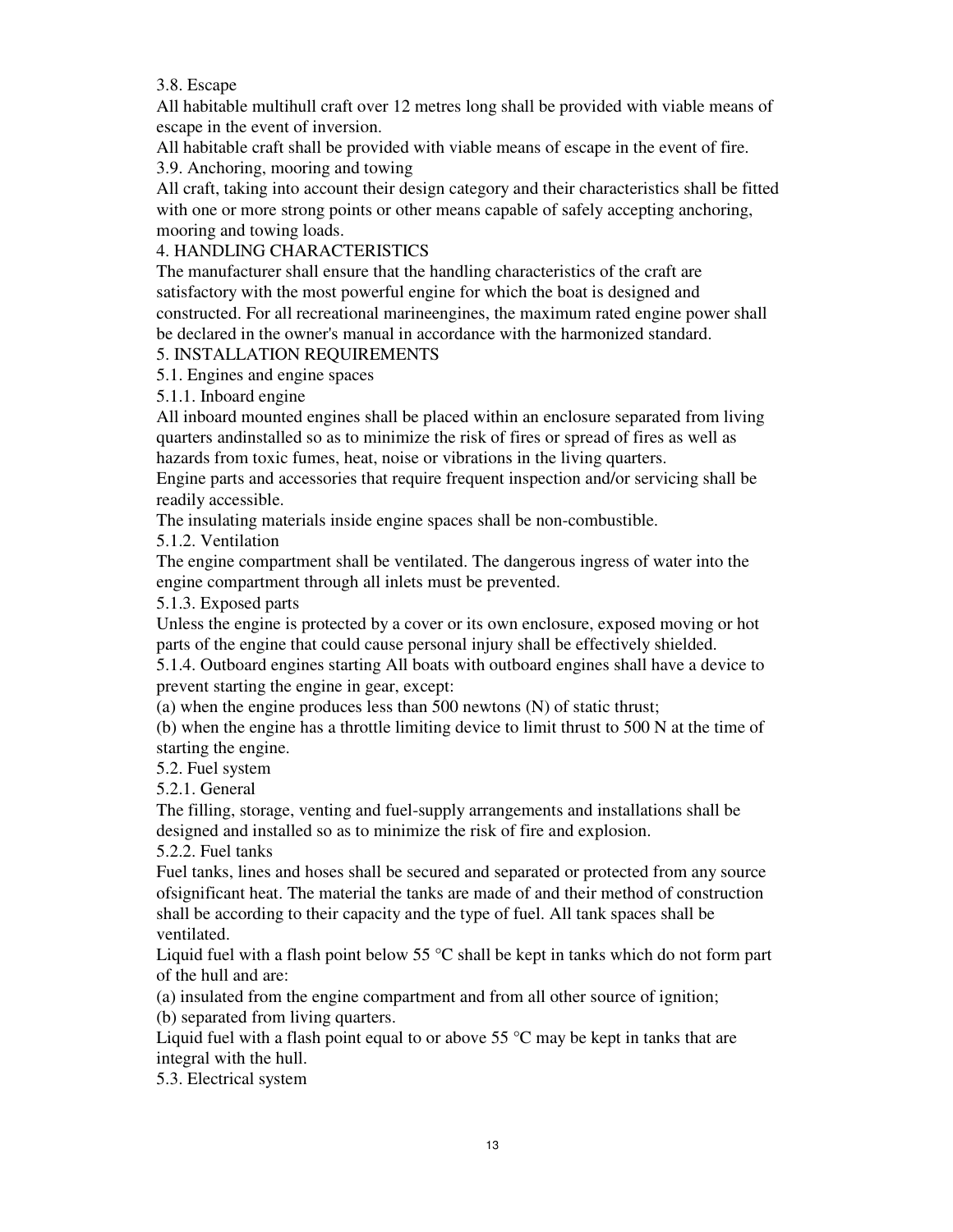Electrical systems shall be designed and installed so as to ensure proper operation of the craft under normal conditions of use and shall be such as to minimize risk of fire and electric shock.

Attention shall be paid to the provision of overload and short-circuit protection of all circuits, except engine starting circuits, supplied from batteries.

Ventilation shall be provided to prevent the accumulation of gases which might be emitted from batteries. Batteries shall be firmly secured and protected from ingress of water.

5.4. Steering system

5.4.1. General

Steering systems shall be designed, constructed and installed in order to allow the transmission of steering loads under foreseeable operating conditions.

5.4.2. Emergency arrangements

Sailboat and single-engined inboard powered motor boats with remote-controlled rudder steering systems shall be provided with emergency means of steering the craft at reduced speed.

5.5. Gas system

Gas systems for domestic use shall be of the vapour-withdrawal type and shall be designed and installed so as to avoid leaks and the risk of explosion and be capable of being tested for leaks. Materials and components shall be suitable for the specific gas used to withstand the stresses and exposures found in the marine environment. Each appliance shall be equipped with a flame failure device effective on all burners. Each gas- consuming appliance must be supplied by a separate branch of the distribution system, and each appliance must be controlled by a separate closing device. Adequate ventilation must be provided to prevent hazards from leaks and products of combustion. All craft with a permanently installed gas system shall be fitted with an enclosure to contain all gas cylinders. The enclosure shall be separated from the living quarters, accessible only from the outside and ventilated to the outside so that any escaping gas drains overboard. Any permanent gas system shall be tested after installation. 5.6. Fire protection

5.6.1. General

The type of equipment installed and the layout of the craft shall take account of the risk and spread of fire. Special attention shall be paid to the surroundings of open flame devices, hot areas or engines and auxiliary machines, oil and fuel overflows, uncovered oil and fuel pipes and avoiding electrical wiring above hot areas of machines.

5.6.2. Fire-fighting equipment

Craft shall be supplied with fire-fighting equipment appropriate to the fire hazard. Petrol engineenclosures shall be protected by a fire extinguishing system that avoids the need to open the enclosure in the event of fire. Where fitted, portable fire extinguishers shall be readily accessible and one shall be so positioned that it can easily be reached from the main steering position of thecraft.

5.7. Navigation lights

Where navigation lights are fitted, they shall comply with the 1972 Colreg or CEVNI regulations, as appropriate.

5.8. Discharge prevention

Craft shall be constructed so as to prevent the accidental discharge of pollutants (oil, fuel, etc.) overboard.

Craft fitted with toilets shall have either:

(a) holding tanks; or

(b) provision to fit holding tanks on a temporary basis in areas of use where the discharge of human waste is restricted.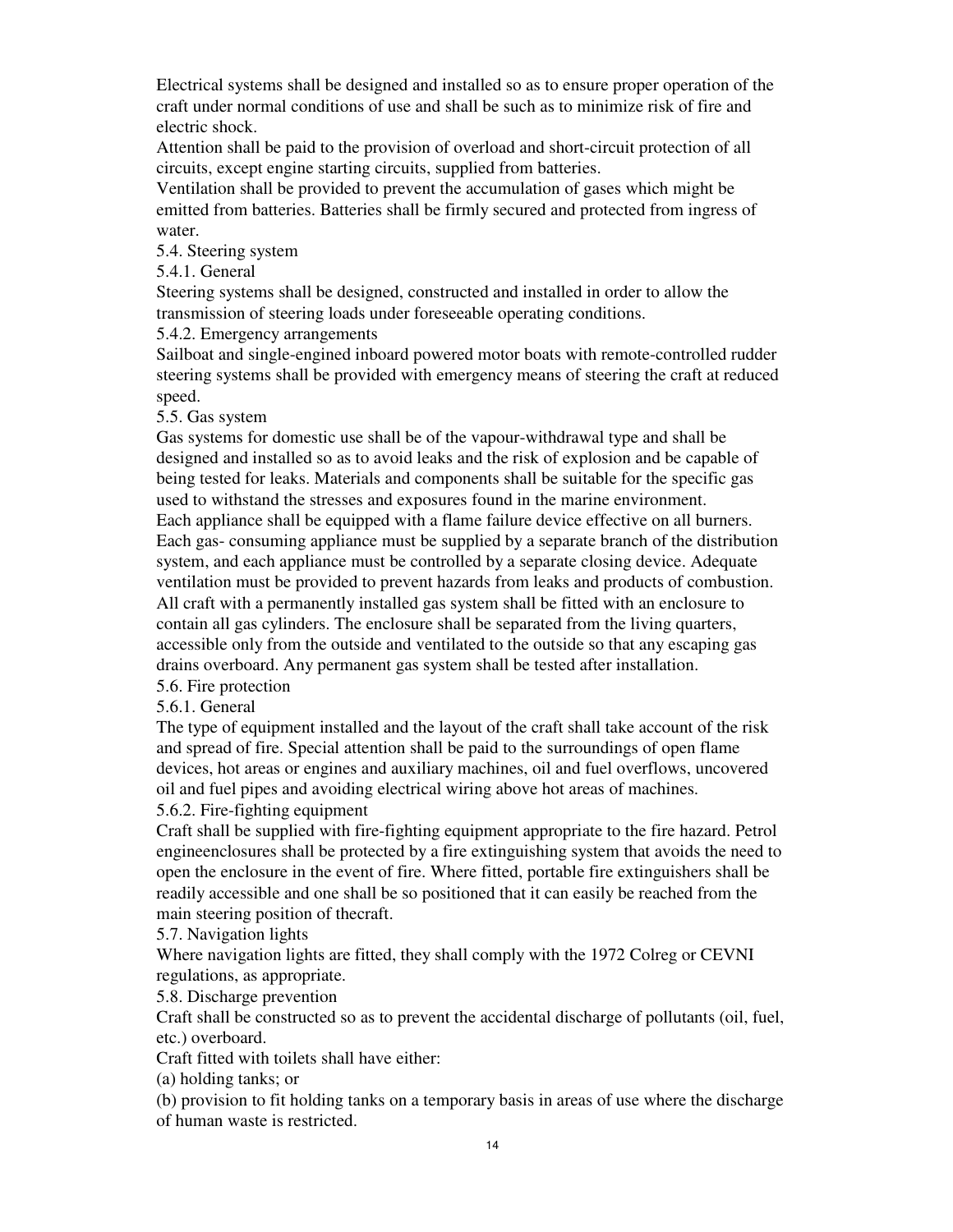In addition, any through-the-hull pipes for human waste shall be fitted with valves which arecapable of being sealed shut.

## ANNEX II

## **COMPONENTS**

- 1. Ignition-protected equipment for inboard and stern drive engines.
- 2. Start-in-gear protection devices for outboard engines.
- 3. Steering wheels, steering mechanisms and cable assemblies.
- 4. Fuel tanks and fuel hoses.
- 5. Prefabricated hatches and portlights.

## ANNEX III

## DECLARATION BY THE BUILDER OR HIS AUTHORIZED REPRESENTATIVE ESTABLISHED IN THE COMMUNITY OR THE PERSON RESPONSIBLE FOR PLACING ON THE MARKET

 $(Article 4 (2) and (3))$ 

(a) The declaration by the builder or his authorized representative established in the Community referred to in Article 4 (2) (partly completed craft) shall contain the following:

- the name and address of the builder,

- the name and address of the representative of the builder established in the Community or, if appropriate, of the person responsible for the placing on the market,

- a description of the partly completed craft,

- a statement that the partly completed craft is intended to be completed by others and that it complies with the essential requirements that apply at this stage of construction. (b) The declaration by the builder, his authorized representative established in the Community or the person responsible for placing on the market referred to in Article 4

(3) (components) shall contain the following:

- the name and address of the builder,

- the name and address of the representative of the builder established in the Community or, if appropriate, of the person responsible for the placing on the market,

- a description of the component,

- a statement that the component complies with the relevant essential requirements.

### ANNEX IV

#### CE MARKING

The CE conformity marking must consist of the initials 'CE' taking the following form: >REFERENCE TO A GRAPHIC>

If the marking is reduced or enlarged, the proportions given in the above graduated drawing must be respected.

The various elements of the CE marking must have about the same vertical dimension, which shall not be less than 5 mm.

The CE marking is followed by the identification number of the notified body, if it intervenes in the control of production, as well as by the last two figures of the year that the CE marking is affixed.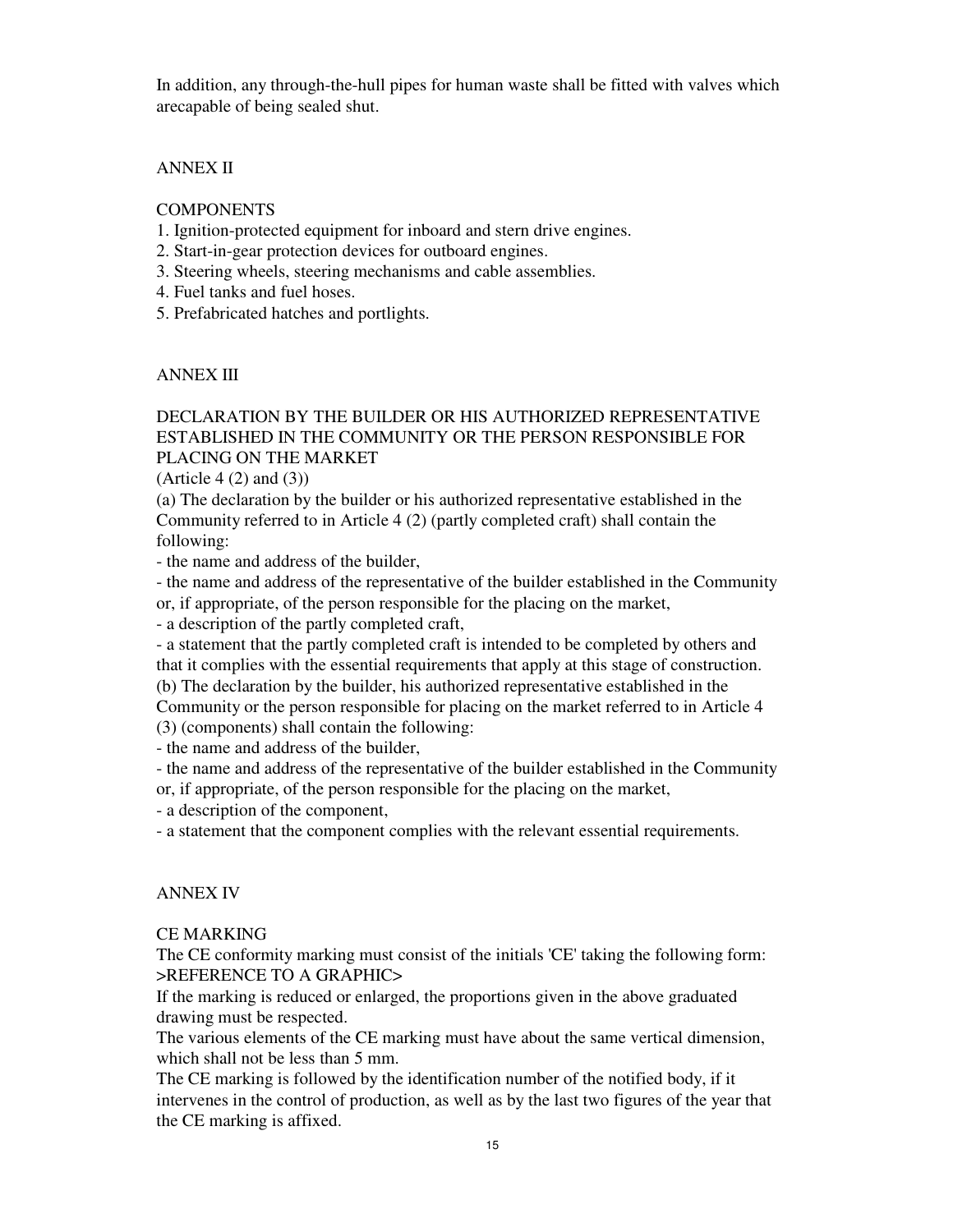### ANNEX V

#### INTERNAL PRODUCTION CONTROL (module A)

1. The manufacturer or his authorized representative established within the Community, who carries out the obligations laid down in point 2, ensures and declares that the products concerned satisfy the requirements of the Directive that apply to them. The manufacturer or his authorized representative established within the Community shall affix the CE marking to each product and draw up a written declaration of conformity (see Annex XV).

2. The manufacturer shall establish the technical documentation described in paragraph 3 and he or his authorized representative established within the Community shall keep it for a period ending at least 10 years after the last product has been manufactured at the disposal of the relevant national authorities for inspection purposes.

Where neither the manufacturer nor his authorized representative is established within the

Community, the obligation to keep the technical documentation available shall be the responsibility of the person who places the product on the Community market.

3. Technical documentation shall enable the conformity of the products with the requirements of the Directive to be assessed. It shall, as far as relevant for such assessment, cover the design, manufacture and operation of the product (see Annex XIII). 4. The manufacturer or his authorized representative shall keep a copy of the declaration of conformity with the technical documentation.

5. The manufacturer shall take all measures necessary in order that the manufacturing process shall ensure compliance of the manufactured products with the technical documentation referred to in point 2 and with the requirements of the Directive that apply to them.

#### ANNEX VI

INTERNAL PRODUCTION CONTROL PLUS TESTS (module Aa, option 1) This module consists of module A, as referred to in Annex V, plus the following supplementary requirements:

On one or several boats representing the production of the manufacturer one or more of the following tests, equivalent calculation or control shall be carried out by the manufacturer or on his behalf:

- test of stability according to point 3.2 of the Essential Requirements,

- test of buoyancy characteristics according to point 3.3 of the Essential Requirements Provisions common to both variations

These tests or calculations or control shall be carried out on the responsibility of a notified body chosen by the manufacturer. On the responsibility of the notified body, the manufacturer shall affix the former's distinguishing number during the manufacturing process.

## ANNEX VII

#### EC TYPE-EXAMINATION (module B)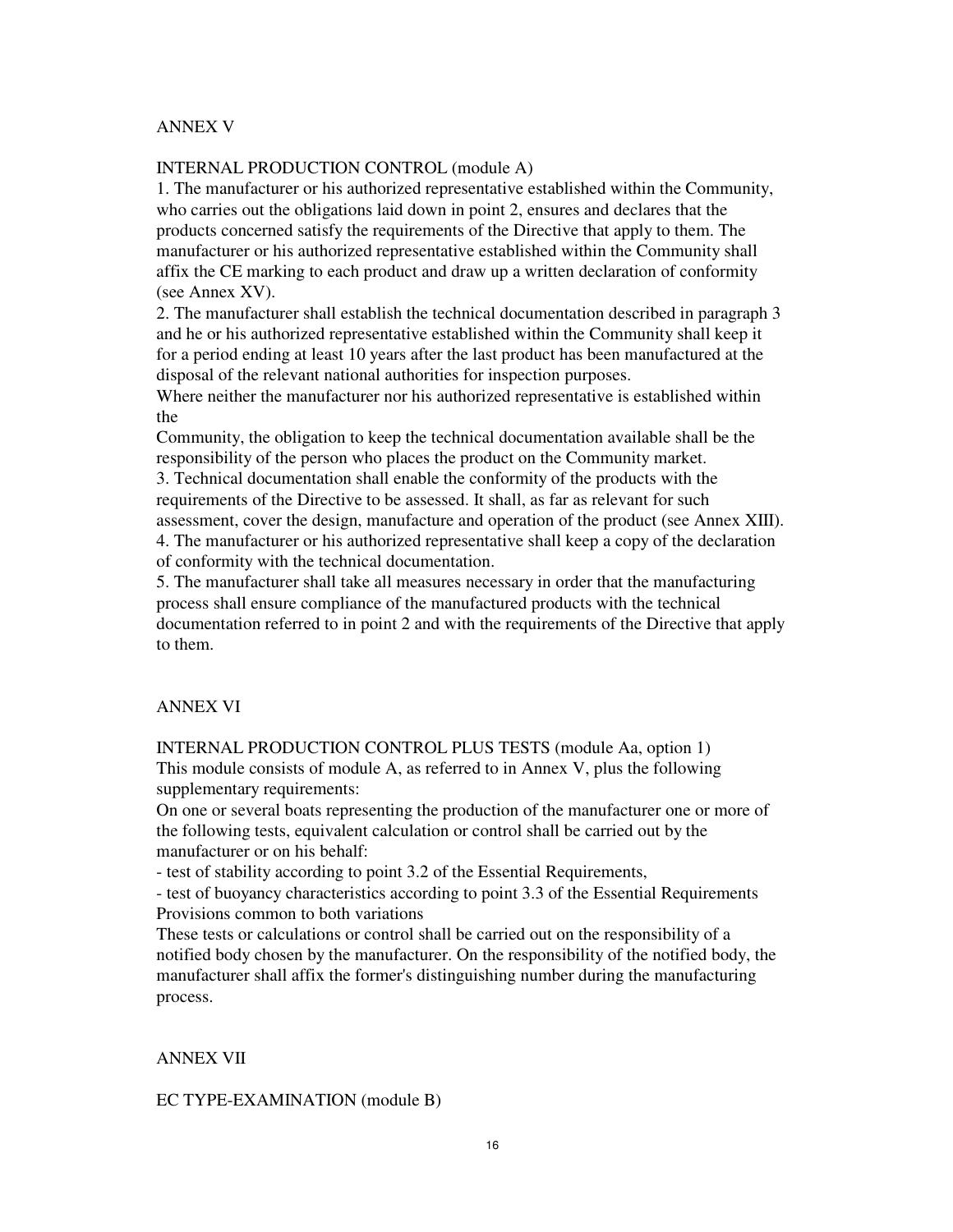1. A notified body ascertains and attests that a specimen, representative of the production envisaged, meets the provisions of the Directive that apply to it.

2. The application for the EC type-examination shall be lodged by the manufacturer or his authorized representative established within the Community with a notified body of his choice.

The application shall include:

- the name and address of the manufacturer and, if the application is lodged by the authorized representative, his name and address in addition,

- a written declaration that the same application has not been lodged with any other notified body,

- the technical documentation, as described in point 3.

The applicant shall place at the disposal of the notified body a specimen, representative of the production envisaged and hereinafter called 'type' (\*).

The notified body may request further specimens if needed for carrying out the test programme.

3. The technical documentation shall enable the conformity of the product with the requirements of the Directive to be assessed. It shall, as far as relevant for such assessment, cover the design, manufacture and functioning of the product (see Annex XIII).

4. The notified body shall:

4.1. examine the technical documentation, verify that the type has been manufactured in conformity with the technical documentation and identify the elements which have been designed in accordance with the relevant provisions of the standards referred to in Article 5, as well as the components which have been designed without applying the relevant provisions of those standards;

4.2. perform or have performed the appropriate examinations and necessary tests to check whether, where the standards referred to in Article 5 have not been applied, the solutions adopted by the manufacturer meet the Essential Requirements of the Directive;

4.3. perform or have performed the appropriate examinations and necessary tests to check whether, where the manufacturer has chosen to apply the relevant standards, these have actually been applied;

4.4. agree with the applicant the location where the examinations and necessary tests shall be carried out.

5. Where the type meets the provisions of the Directive, the notified body shall issue an EC type-examination certificate to the applicant. The certificate shall contain the name and address of the manufacturer, conclusions of the examination, conditions for its validity and the necessary data for identification of the approved type.

A list of the relevant parts of the technical documentation shall be annexed to the certificate and a copy kept by the notified body.

If the manufacturer is denied a type certification, the notified body shall provide detailed reasons for such denial.

6. The applicant shall inform the notified body that holds the technical documentation concerning the EC type-examination certificate of all modifications to the approved product which must receive additional approval where such changes may affect the conformity with the essential requirements or the prescribed conditions for use of the product. This additional approval is given in the form of an addition to the original EC type-examination certificate.

7. Each notified body shall communicate to the other notified bodies the relevant information concerning the EC type-examination certificates and additions issued and withdrawn.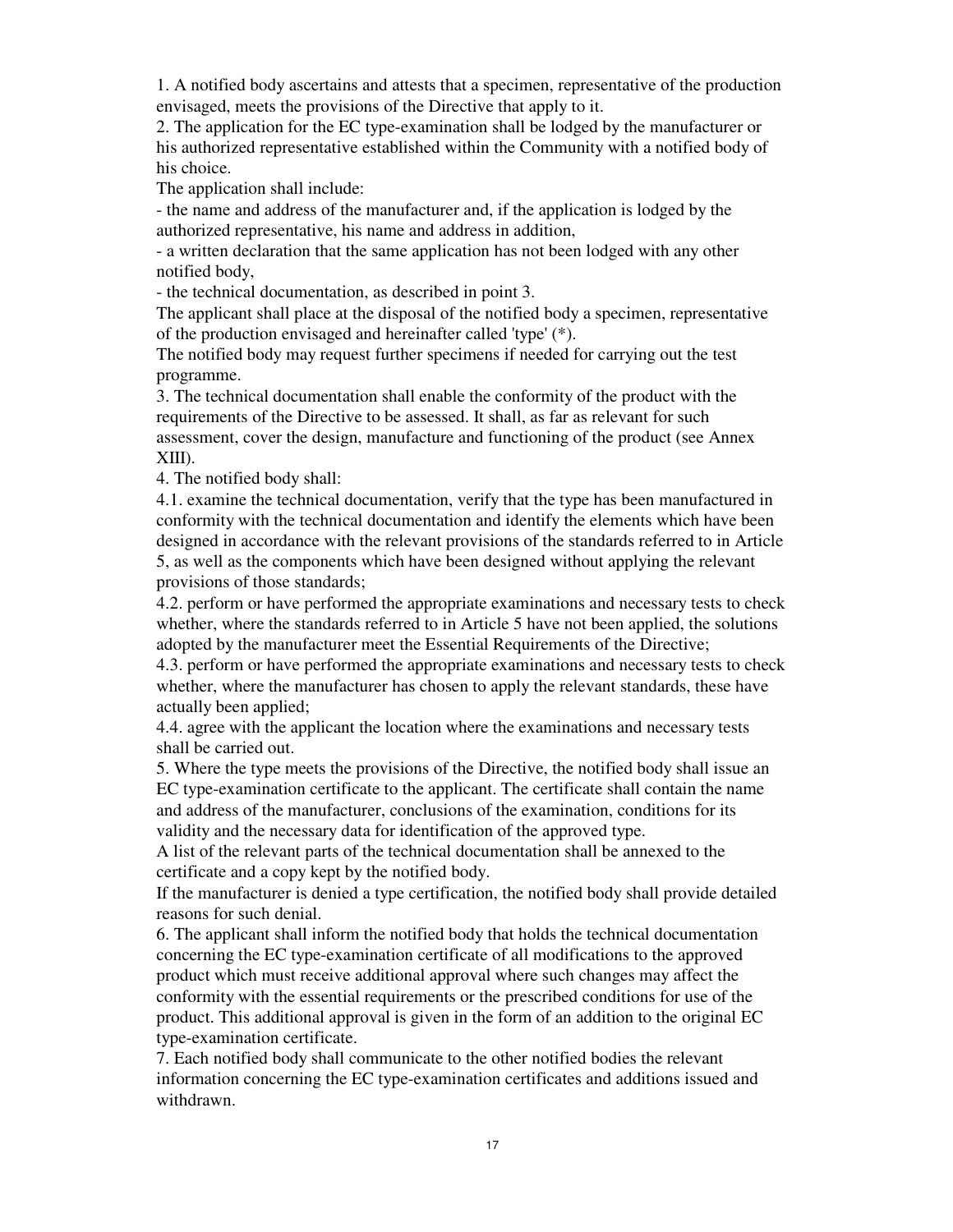8. The other notified bodies may receive copies of the EC type-examination certificates and/or their additions. The annexes to the certificates shall be kept at the disposal of the other notified bodies.

9. The manufacturer or his authorized representative shall keep with the technical documentation copies of EC type-examination certificates and their additions for a period ending at least 10 years after the last product has been manufactured.

Where neither the manufacturer nor his authorized representative is established within the Community, the obligation to keep the technical documentation available shall be the responsibility of the person who places the product on the Community market.(\*) A type may cover several versions of the product provided that the differences between the versions do not affect the level of safety and the other requirements concerning the performance of the product.

#### ANNEX VIII

## CONFORMITY TO TYPE (module C)

1. The manufacturer or his authorized representative established within the Community ensures and declares that the products concerned are in conformity with the type as described in the EC type-examination certificate and satisfy the requirements of the Directive that applies to them. The manufacturer shall affix the CE marking to each product and draw up a written declaration of conformity (see Annex XV).

2. The manufacturer shall take all measures necessary to ensure that the manufacturing process assures compliance of the manufactured products with the type as described in the EC type-examination certificate and with the requirements of the Directive that apply to them.

3. The manufacturer or his authorized representative shall keep a copy of the declaration of conformity for a period ending at least 10 years after the last product has been manufactured.

Where neither the manufacturer nor his authorized representative is established within the Community, the obligation to keep the technical documentation available shall be the responsibility of the person who places the product on the Community market (see Annex XIII).

## ANNEX IX

## PRODUCTION QUALITY ASSURANCE (module D)

1. The manufacturer who satisfies the obligations of point 2 ensures and declares that the products concerned are in conformity with the type as described in the EC typeexamination certificate and satisfy the requirements of the Directive that apply to them. The manufacturer or his authorized representative established within the Community shall affix the CE marking to each product and draw up a written declaration of conformity (see Annex XV). The CE marking shall be accompanied by the distinguishing number of the notified body responsible for the monitoring as specified in point 4. 2. The manufacturer shall operate an approved quality system for production, final product inspection and testing as specified in paragraph 3 and shall be subject to monitoring as specified in point 4.

3. Quality system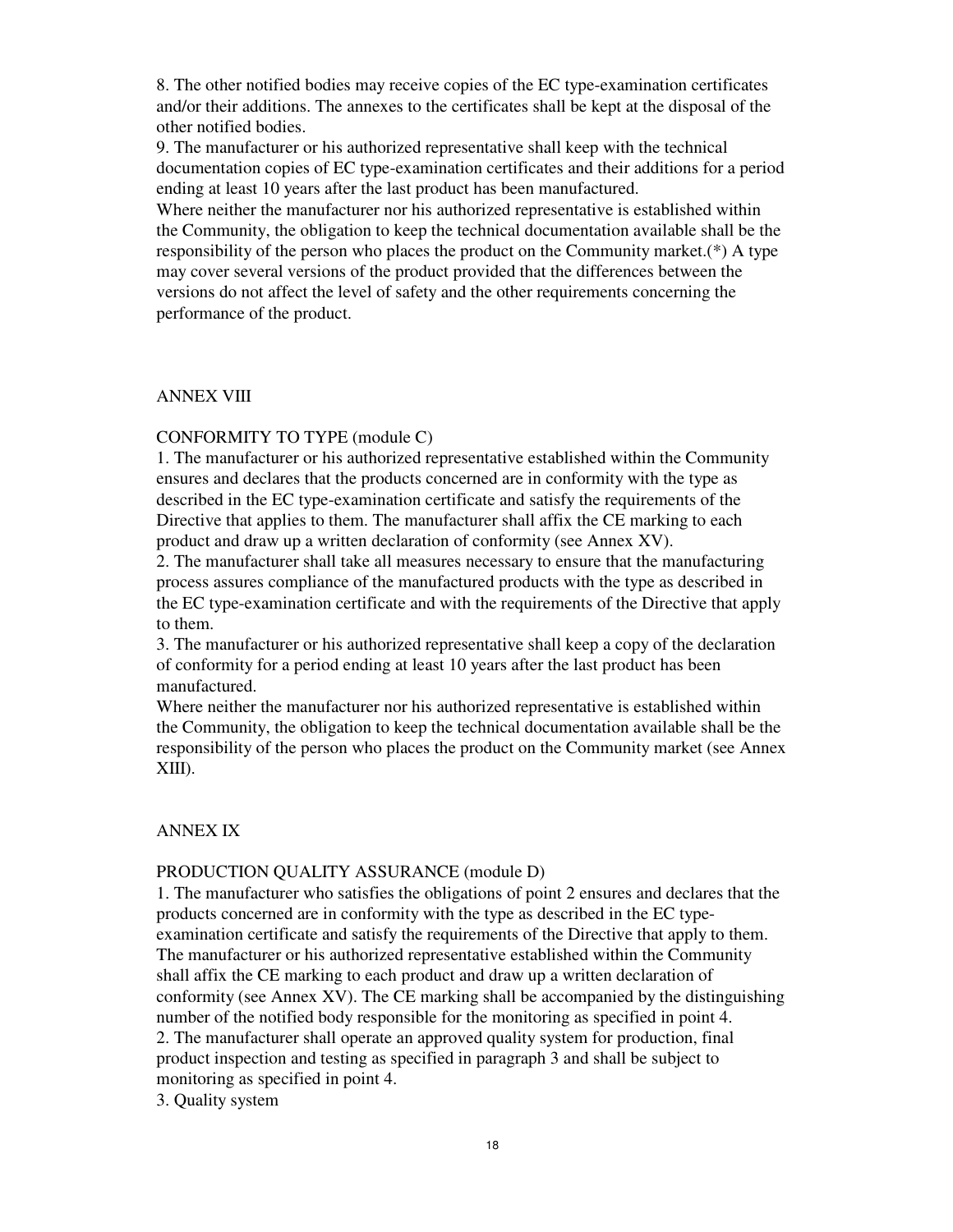3.1. The manufacturer shall lodge an application for assessment of his quality system with a notified body of his choice, for the products concerned.

The application shall include:

- all relevant information for the product category envisaged,

- the documentation concerning the quality system,

- where appropriate, the technical documentation of the approved type (see Annex XIII) and a copy of the EC type-examination certificate.

3.2. The quality system shall ensure compliance of the products with the type as described in the EC type-examination certificate and with the requirements of the Directive that apply to them.

All the elements, requirements and provisions adopted by the manufacturer shall be documented in a systematic and orderly manner in the form of written policies,

procedures and instructions. The quality system documentation must permit a consistent interpretation of the quality programmes, plan, manuals and records.

It shall contain in particular an adequate description of

- the quality objectives and the organizational structure, responsibilities and powers of the management with regard to product quality,

- the manufacturing, quality control and quality assurance techniques, processes and systematic actions that will be used,

- the examinations and tests that will be carried out before, during and after manufacture, and the frequency with which they will be carried out,

- the quality records, such as inspection reports and test data, calibration data, qualification reports of the personnel concerned, etc.,

- the means to monitor the achievement of the required product quality and the effective operation of the quality system.

3.3. The notified body shall assess the quality system to determine whether it satisfies the requirements referred to in point 3.2. It shall presume conformity with these requirements in respect of quality systems that implement the relevant harmonized standard.

The auditing team shall have at least one member with experience of evaluation in the product technology concerned. The evaluation procedure shall include an inspection visit to the manufacturer's premises.

The decision shall be notified to the manufacturer. The notification shall contain the conclusions of the examination and the reasoned assessment decision.

3.4. The manufacturer shall undertake to fulfil the obligations arising out of the quality system as approved and to uphold it so that it remains adequate and efficient.The manufacturer or his authorized representative shall keep the notified body that has approved the quality system informed of any intended updating of the quality system. The notified body shall evaluate the modifications proposed and decide whether the amended quality system will still satisfy the requirements referred to in paragraph 3.2 or

whether a reassessment is required.

It shall notify its decisions to the manufacturer. The notification shall contain the conclusions of the examination and the reasoned assessment decision.

4. Surveillance under the responsibility of the notified body

4.1. The purpose of surveillance is to make sure that the manufacturer duly fulfils the obligations arising out of the approved quality system.

4.2. The manufacturer shall allow the notified body entrance for inspection purposes to the locations of manufacture, inspection and testing, and storage and shall provide it with all necessary information, in particular:

- the quality system documentation,

- the quality records, such as inspection reports and test data, calibration data, qualification reports of the personnel concerned, etc.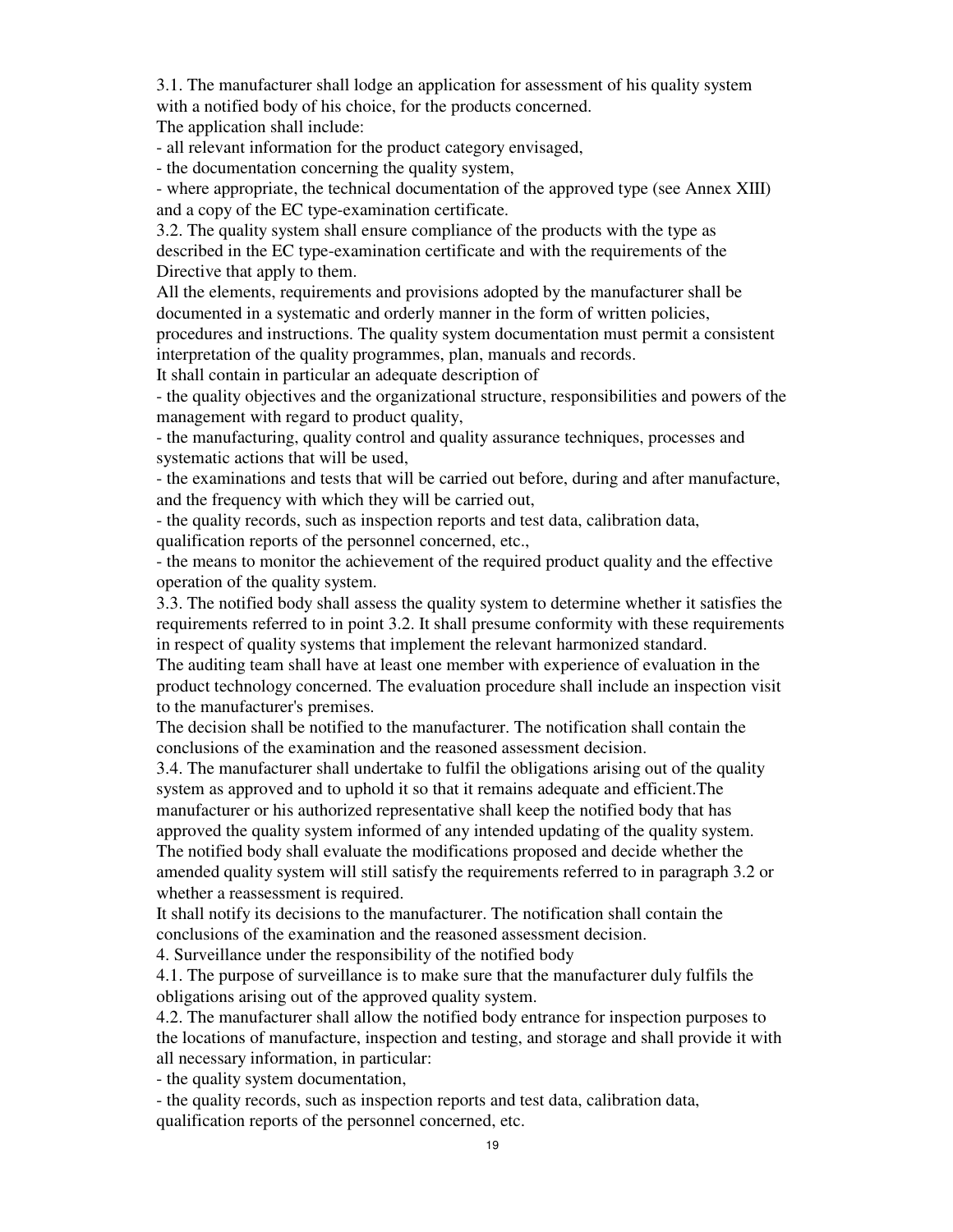4.3. The notified body shall periodically carry out audits to make sure that the manufacturer maintains and applies the quality system and shall provide an audit report to the manufacturer.

4.4. Additionally the notified body may pay unexpected visits to the manufacturer. During such visits the notified body may carry out, or cause to be carried out, tests to verify that the quality system is functioning correctly, if necessary. The notified body shall provide the manufacturer with a visit report and, if a test has taken place, with a test report.

5. The manufacturer shall, for a period ending at least 10 years after the last product has been manufactured, keep at the disposal of the national authorities:

- the documentation referred to in the second indent of the second subparagraph of point 3.1,

- the updating referred to in the second subparagraph of point 3.4,

- the decision and reports from the notified body which are referred to in the final subparagraph of point 3.4, point 4.3 and point 4.4.

6. Each notified body shall give the other notified bodies the relevant information concerning the quality system approvals issued and withdrawn.

## ANNEX X

#### PRODUCT VERIFICATION (module F)

1. This module describes the procedure whereby a manufacturer or his authorized representative established within the Community checks and attests that the products subject to the provisions of point 3 are in conformity with the type as described in the EC type-examination certificate and satisfy the requirements of the Directive that apply to them.

2. The manufacturer shall take all measures necessary in order that the manufacturing process ensures conformity of the products with the type as described in the EC typeexamination certificate and with the requirements of the Directive that apply to them. The manufacturer or his authorized representative established within the Community shall affix the CE marking to each product and shall draw up a declaration of conformity (see Annex XV).

3. The notified body shall carry out the appropriate examinations and tests in order to check the conformity of the product with the requirements of the Directive either by examination and testing of every product as specified in point 4 or by examination and testing of products on a statistical basis, as specified in point 5, at the choice of the manufacturer.

3a. The manufacturer or his authorized representative shall keep a copy of the declaration of conformity for a period ending at least 10 years after the last product has been manufactured.

4. Verification by examination and testing of every product

4.1. All products shall be individually examined and appropriate tests as set out in the relevant standard(s) referred to in Article 5 or equivalent tests shall be carried out in order to verify their conformity with the type as described in the EC type-examination certificate and the requirements of the Directive that apply to them.

4.2. The notified body shall affix, or cause to be affixed, its distinguishing number to each approved product and draw up a written certificate of conformity relating to the tests carried out.

4.3. The manufacturer or his authorized representative shall ensure that he is able to supply the notified body's certificates of conformity on request.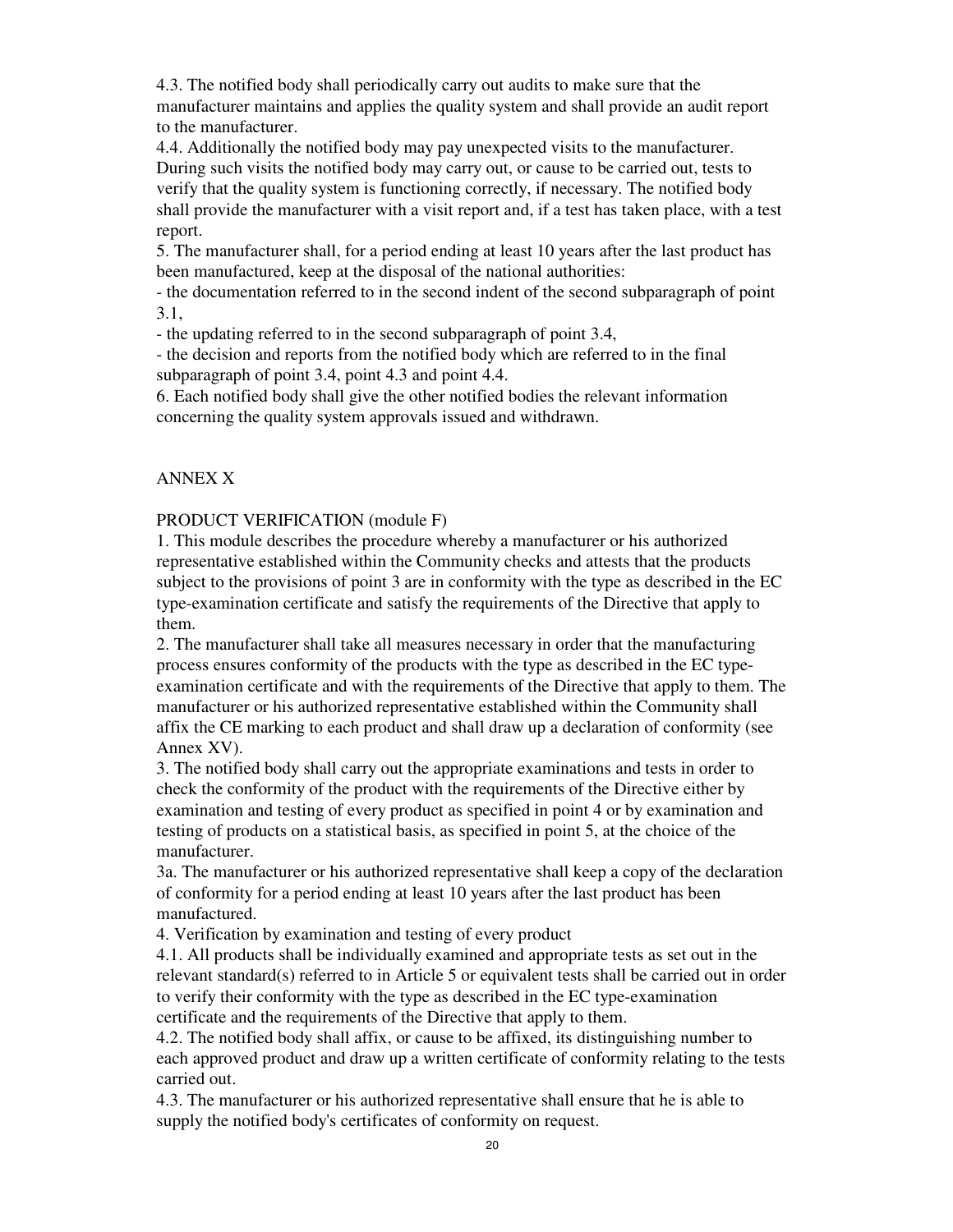5. Statistical verification

5.1. The manufacturer shall present his products in the form of homogeneous lots and shall take all measures necessary in order that the manufacturing process ensures the homogeneity of each lot produced.

5.2. All products shall be available for verification in the form of homogeneous lots. A random sample shall be drawn from each lot. Products in a sample shall be individually examined and appropriate tests as set out in the relevant standard(s) referred to in Article 5, or equivalent tests, shall be carried out to ensure their conformity with the requirements of the Directive which apply to them and to determine whether the lot is

accepted or rejected. 5.3. The statistical procedure shall use the following elements:

- the statistical method to be applied,

- the sampling plan with its operational characteristics.

5.4. In the case of accepted lots, the notified body shall affix, or cause to be affixed, its distinguishing number to each product and shall draw up a written certificate of conformity relating to the tests carried out. All products in the lot may be put on the market except those products from the sample which were found not to be in conformity. If a lot is rejected, the notified body or the competent authority shall take appropriate measures to prevent the putting on the market of that lot. In the event of frequent rejection of lots the notified body may suspend the statistical verification.

The manufacturer may, under the responsibility of the notified body, affix the latter's distinguishing number during the manufacturing process.

5.5. The manufacturer or his authorized representative shall ensure that he is able to supply the notified body's certificates of conformity on request.

## ANNEX XI

#### UNIT VERIFICATION (module G)

1. This module describes the procedure whereby the manufacturer ensures and declares that the product concerned, which has been issued with the certificate referred to in point 2, conforms to the requirements of the Directive that apply to it. The manufacturer or his authorized representative established within the Community shall affix the CE marking to the product and draw up a declaration of conformity (see Annex XV).

2. The notified body shall examine the individual product and carry out the appropriate tests as set out in the relevant standard(s) referred to in Article 5, or equivalent tests, to ensure its conformity with the relevant requirements of the Directive.

The notified body shall affix, or cause to be affixed, its distinguishing number on the approved product and shall draw up a certificate of conformity concerning the tests carried out.

3. The aim of the technical documentation is to enable conformity with the requirements of the Directive to be assessed and the design, manufacture and operation of the product to be understood (see Annex XIII).

## ANNEX XII

#### FULL QUALITY ASSURANCE (module H)

1. This module describes the procedure whereby the manufacturer who satisfies the obligations of paragraph 2 ensures and declares that the products concerned satisfy the requirements of the Directive that apply to them. The manufacturer or his authorized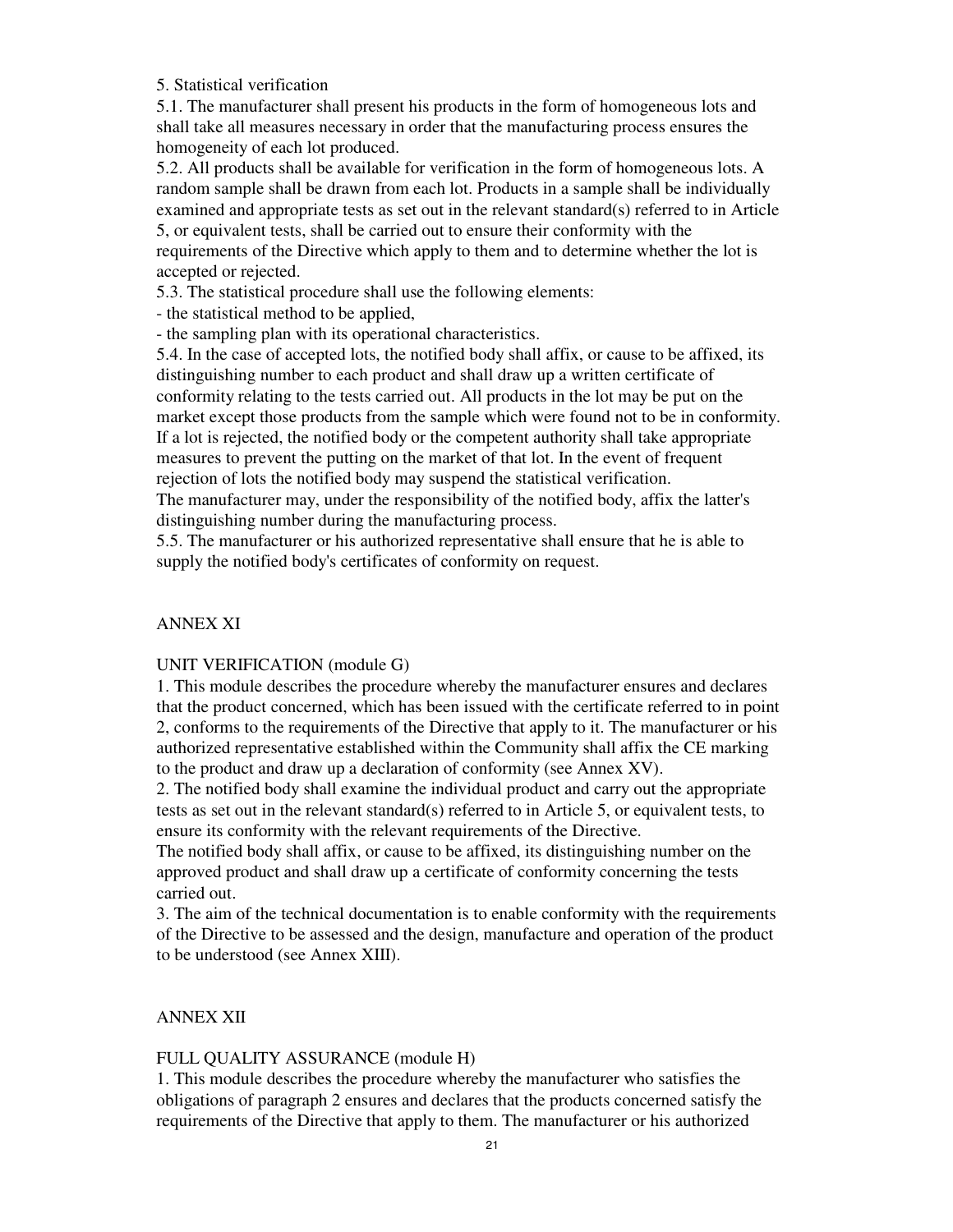representative established within the Community shall affix the CE marking to each product and draw up a written declaration of conformity (see Annex XV). The CE marking shall be accompanied by the distinguishing number of the notified body responsible for the surveillance as specified in point 4.

2. The manufacturer shall operate an approved quality system for design, manufacture and final product inspection and testing as specified in point 3 and shall be subject to surveillance as specified in point 4.

3. Quality system

3.1. The manufacturer shall lodge an application for assessment of his quality system with a notified body.

The application shall include:

- all relevant information for the product cagetory envisaged,

- the quality system's documentation.

3.2. The quality system shall ensure compliance of the products with the requirements of the Directive that apply to them.

All the elements, requirements and provisions adopted by the manufacturer shall be documented in a systematic and orderly manner in the form of written policies,

procedures and instructions. This quality system documentation shall ensure a common understanding of the quality policies and procedures such as quality programmes, plans, manuals and records.

It shall contain in particular an adequate description of:

- the quality objectives and the organizational structure, responsibilities and powers of the management with regard to design and product quality,

- the technical design specifications, including standards, that will be applied and, where the standards referred to in Article 5 will not be applied in full, the means that will be used to ensure that the essential requirements of the Directive that apply to the products will be met,

- the design control and design verification techniques, processes and systematic actions that will be used when designing the products pertaining to the product category covered, - the corresponding manufacturing, quality control and quality assurance techniques, processes and systematic actions that will be used,

- the examinations and tests that will be carried out before, during and after manufacture, and the frequency with which they will be carried out,

- the quality records, such as inspection reports and test data, calibration data, qualification reports of the personnel concerned, etc.,

- the means to monitor the achievement of the required design and product quality and the effective operation of the quality system.

3.3. The notified body shall assess the quality system to determine whether it satisfies the requirements referred to in point 3.2. It shall presume compliance with these requirements in respect of quality systems that implement the relevant harmonized standard (EN 29001).

The auditing team shall have at least one member experienced as an assessor in the product technology concerned. The evaluation procedure shall include an assessment visit to the manufacturer's premises.

The decision shall be notified to the manufacturer. The notification shall contain the conclusions of the examination and the reasoned assessment decision.

3.4. The manufacturer shall undertake to fulfil the obligations arising out of the quality system as approved and to uphold it so that it remains adequate and efficient.

The manufacturer or his authorized representative shall keep the notified body that has approved the quality system informed of any intended updating of the quality system.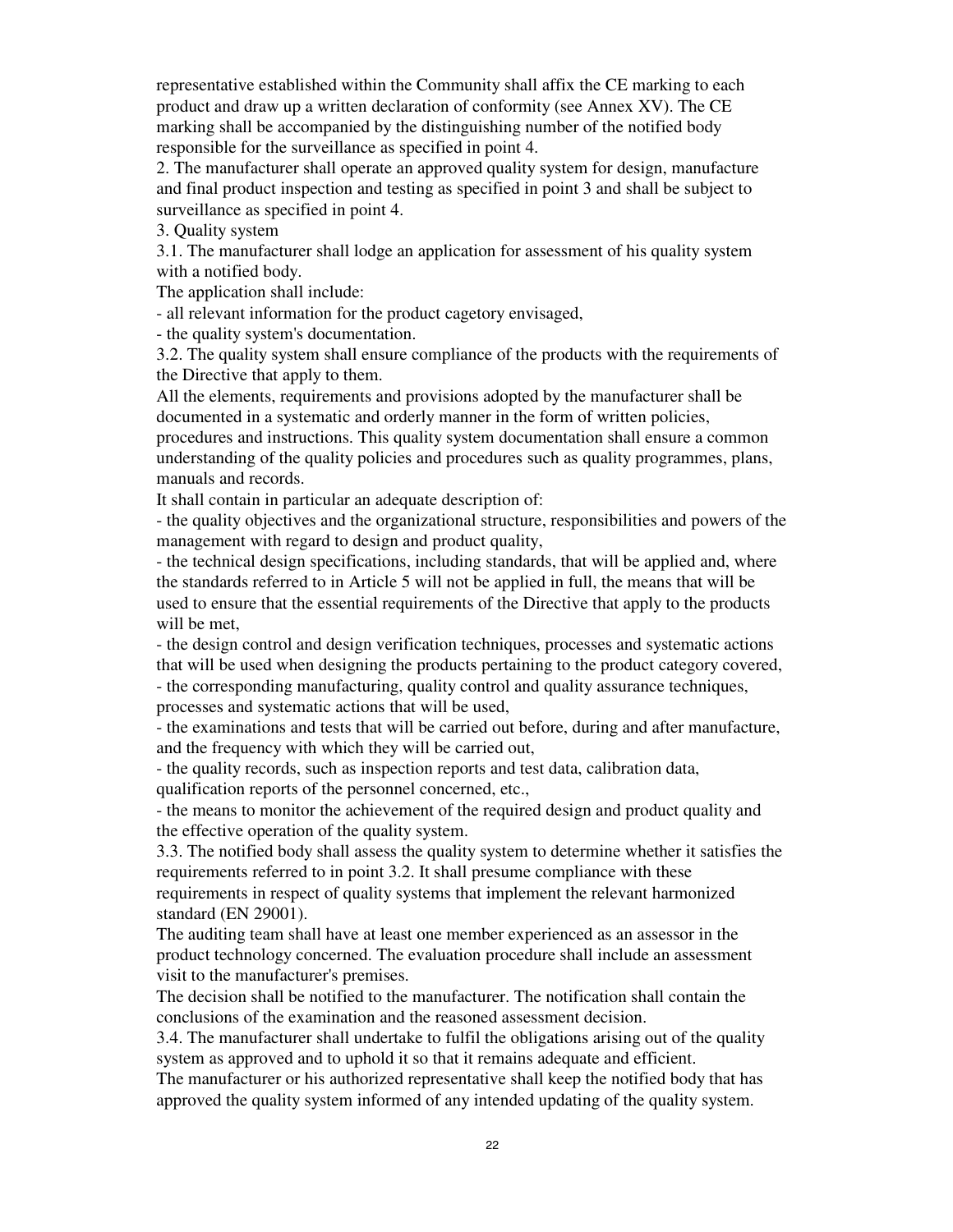The notified body shall evaluate the modifications proposed and decide whether the amended quality system will still satisfy the requirements referred to in paragraph 3.2 or whether a reassessment is required.

It shall notify its decision to the manufacturer. The notification shall contain the conclusions of the examination and the reasoned assessment decision.

4. EC surveillance under the responsibility of the notified body

4.1. The purpose of surveillance is to make sure that the manufacturer duly fulfils the obligations arising out of the approved quality system.

4.2. The manufacturer shall allow the notified body entrance for inspection purposes to the locations of design, manufacture, inspection and testing, and storage, and shall provide it with all necessary information, in particular:

- the quality system documentation,

- the quality records as foreseen by the design part of the quality system, such as results of analyses, calculations, tests, etc.,

- the quality records as foreseen by the manufacturing part of the quality system, such as inspection reports and test data, calibration data, qualification reports of the personnel concerned, etc.

4.3. The notified body shall periodically carry out audits to make sure that the manufacturer maintains and applies the quality system and shall provide an audit report to the manufacturer.

4.4. Additionally the notified body may pay unexpected visits to the manufacturer. At the time of such visits, the notified body may carry out tests or have them carried out in order to check the proper functioning of the quality system where necessary; it shall provide the manufacturer with a visit report and, if a test has been carried out, with a test report.

5. The manufacturer shall, for a period ending at least 10 years after the last product has been manufactured, keep at the disposal of the national authorities:

- the documentation referred to in the second indent of the second subparagraph of point 3.1,

- the updating referred to in the second subparagraph of point 3.4,

- the decisions and reports from the notified body which are referred to in the final subparagraph of point 3.4, point 4.3 and point 4.4.

6. Each notified body shall forward to the other notified bodies the relevant information concerning the quality system approvals issued and withdrawn.

## ANNEX XIII

### TECHNICAL DOCUMENTATION SUPPLIED BY THE MANUFACTURER

The technical documentation referred to in Annexes V, VII, VIII, IX and XI must comprise all relevant data or means used by the manufacturer to ensure that components or craft comply with the essential requirements relating to them.

The technical documentation shall enable understanding of the design, manufacture and operation of the product, and shall enable assessment of conformity with the requirements of this Directive.

The documentation shall contain so far as relevant for assessment:

- a general description of the type,

- conceptual design and manufacturing drawings and schemes of components, subassemblies, circuits, etc.,

- descriptions and explanations necessary for the understanding of said drawings and schemes and the operation of the product,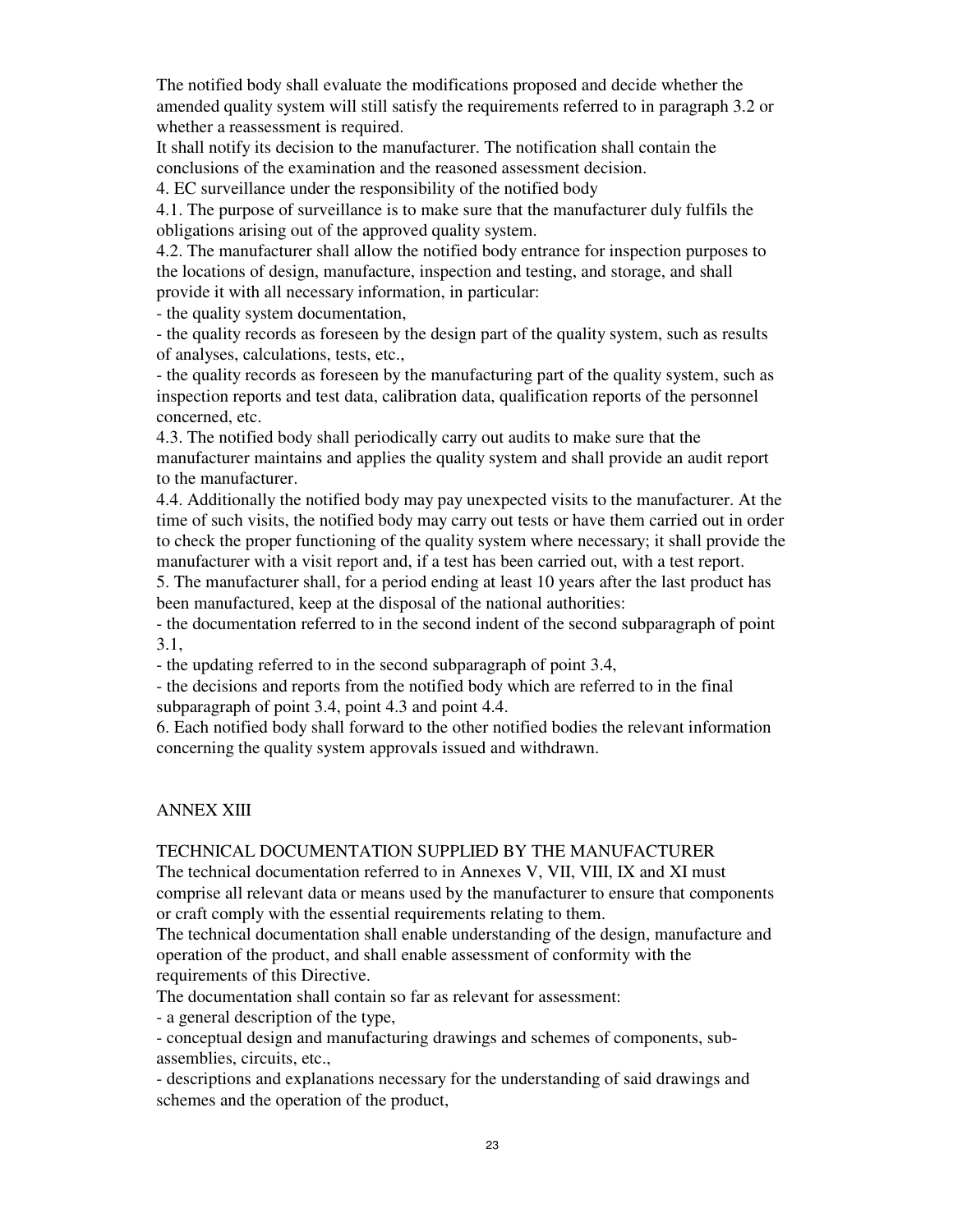- a list of the standards referred to in Article 5, applied in full or in part, and descriptions of the solutions adopted to fulfil the essential requirements when the standards referred to in Article 5 have not been applied,

- results of design calculations made, examinations carried out, etc.,

- test reports, or calculations namely on stability according to point 3.2 of the Essential Requirements and on buoyancy according to point 3.3 of the Essential Requirements.

#### ANNEX XIV

# MINIMUM CRITERIA TO BE TAKEN INTO ACCOUNT BY MEMBER STATES FOR THE NOTIFICATION OF BODIES

1. The body, its director and the staff responsible for carrying out the verification tests shall not be the designer, manufacturer, supplier or installer of boat or components which they inspect, nor the authorized representative of any of these parties. They shall not become either involved directly or as authorized representatives in the design, construction, marketing or maintenance of the said products. This does not preclude the possibility of exchanges of technical information between the manufacturer and the body. 2. The body and its staff shall carry out the verification tests with the highest degree of professional integrity and technical competence and shall be free from all pressures and inducements, particularly financial, which might influence their judgment or the result of the inspection, especially from persons or groups of persons with an interest in the result of verifications.

3. The body shall have at its disposal the necessary staff and possess the necessary facilities to enable it to perform properly the administrative and technical tasks connected with verification; it shall also have access to the equipment required for special verification.

4. The staff responsible for inspection shall have:

- sound technical and professional training,

- satisfactory knowledge of the requirements of the tests they carry out and adequate experience of such tests,

- the ability to draw up the certificates, records and reports required to authenticate the performance of the tests.

5. The impartiality of inspection staff shall be guaranteed. Their remuneration shall not depend on the number of tests carried out or on the results of such tests.

6. The body shall take out liability insurance unless its liability is assumed by the State in accordance with national law, or the Member State itself is directly responsible for the tests.

7. The staff of the body shall be bound to observe professional secrecy with regard to all information gained in carrying out its tasks (except vis-à-vis the competent administrative authorities of the State in which its activities are carried out) under the Directive or any provision of national law giving effect to it.

### ANNEX XV

### WRITTEN DECLARATION OF CONFORMITY

1. The written declaration of conformity to the provisions of the Directive must always accompany:

- the recreational craft and be joined to the owner's manual (Annex I, point 2.5),

- the components as referred to in Annex II.